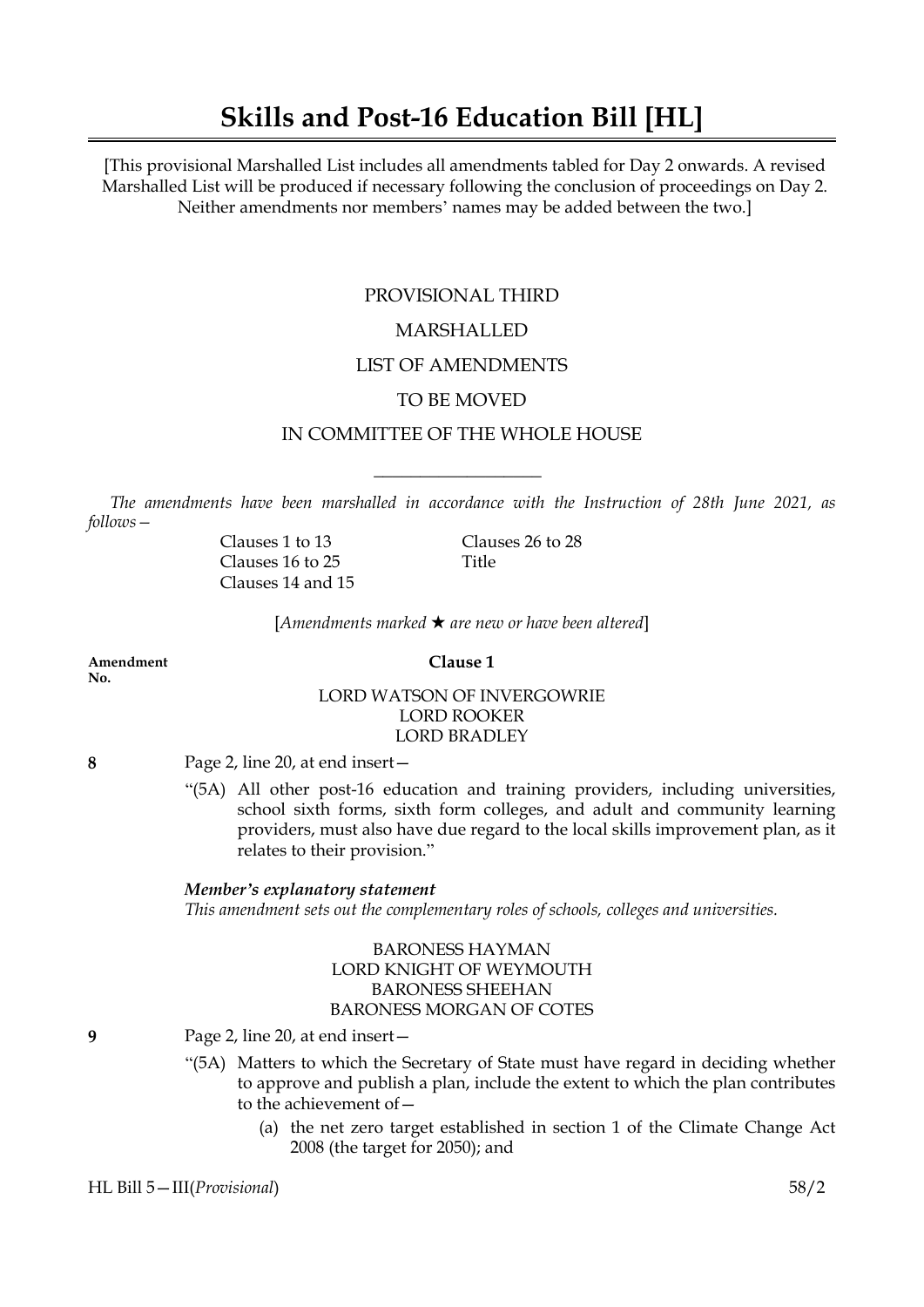### **Clause 1** *- continued*

- (b) the United Kingdom's environmental goals.
- (5B) In this section "the United Kingdom's environmental goals" means—
	- (a) any goals and targets contained in an Environmental Improvement Plan, including the 25 Year Environment Plan,
	- (b) any target to which the United Kingdom is committed by virtue of being a party to a relevant multilateral environmental agreement; and
	- (c) the United Nation's Sustainable Development Goals."

### *Member's explanatory statement*

*This amendment provides that matters to which the Secretary of State must have regard when deciding whether to approve and publish a local skills improvement plan shall include the extent to which the plan contributes to the achievement of net zero and biodiversity targets.*

### BARONESS BENNETT OF MANOR CASTLE

*As an amendment to Amendment 9*

**10** In subsection (5A), at end insert—

"(c) the goals of the Ecodesign for Energy-Related Products and Energy Information (Amendment) (EU Exit) Regulations 2020 (S.I. 2020/1528)."

#### *Member's explanatory statement*

*This amendment provides that the Secretary of State must have regard, when deciding whether to approve and publish a local skills improvement plan, to implementing the 'right to repair' duty under regulations, as this is likely to need skilled repairers.*

### BARONESS WHITAKER LORD BOURNE OF ABERYSTWYTH THE LORD BISHOP OF DURHAM

- **11** Page 2, line 20, at end insert—
	- "(5A) The relevant provider and the employer representative body must have regard to the national plan for addressing the attainment gap under section (*National plan for addressing the attainment gap*)."

### LORD WATSON OF INVERGOWRIE LORD ROOKER

**12** Page 2, line 20, at end insert—

"(5A) Guidance issued by the Secretary of State under subsection (5) is to be made by statutory instrument subject to annulment in pursuance of a resolution of either House of Parliament."

#### *Member's explanatory statement*

*This amendment requires guidance to be laid before Parliament as a negative instrument.*

### LORD WATSON OF INVERGOWRIE LORD BRADLEY

**13** Page 2, line 23, after "body" insert "in partnership with local authorities, including the Mayoral Combined Authorities and further education providers"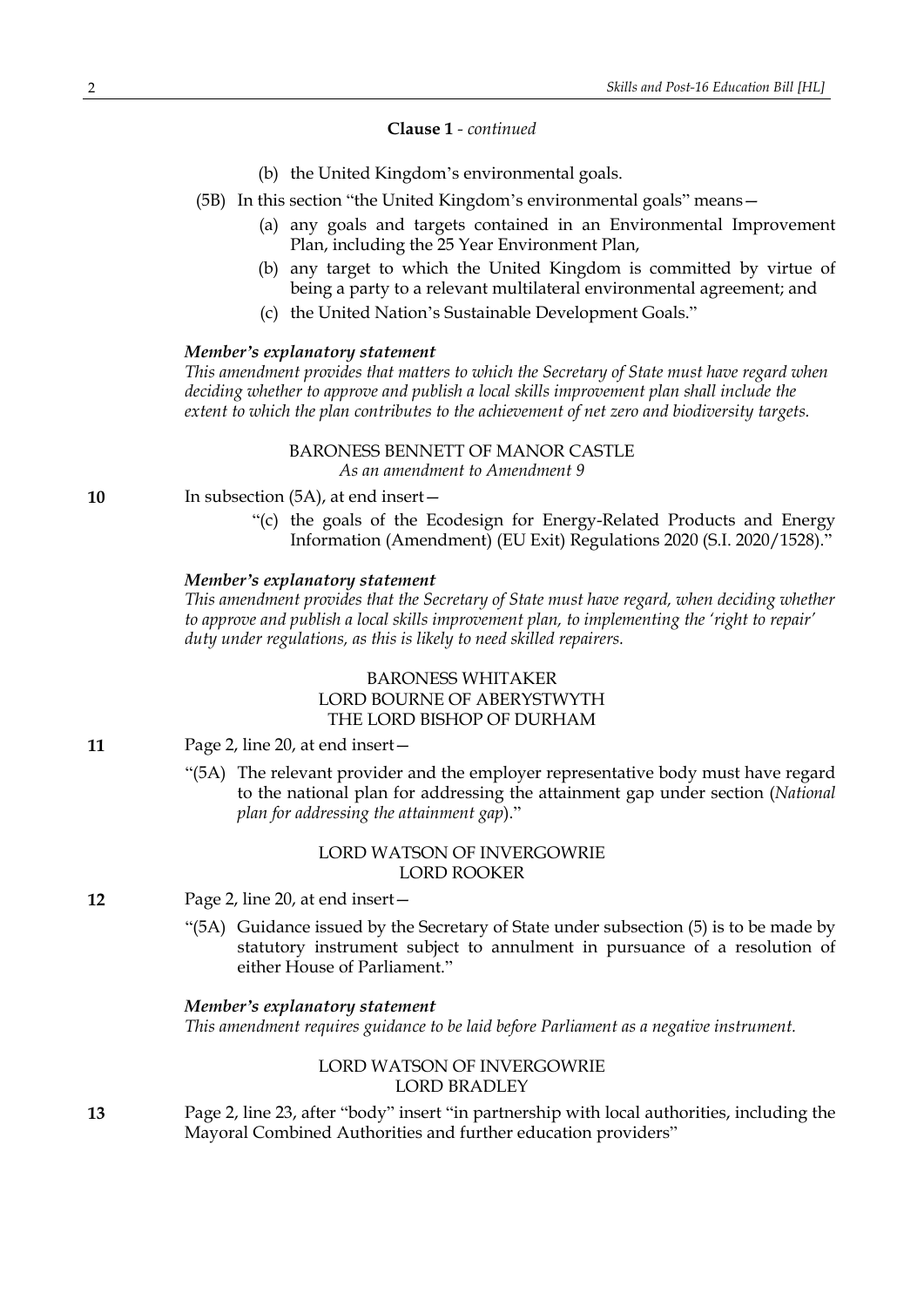*This amendment would provide for employer representative broads to develop local skills improvement plans in partnership with local authorities, including the Mayoral Combined Authorities, and local further education providers.*

**14** Page 2, line 25, after "employers" insert ", local authorities, and further education providers"

### *Member's explanatory statement*

*This amendment would provide for local skills improvement plans to draw on the views of local authorities and providers in the area.*

### LORD LUCAS

### BARONESS GARDEN OF FROGNAL

**15** Page 2, line 27, after "required" insert "by employers or potential students"

### *Member's explanatory statement*

*The purpose of this amendment is to ensure that the employer representative body is required to have an understanding of skills that are required nationally, and that may be required by local potential students but may not yet be required by local businesses.*

### LORD WATSON OF INVERGOWRIE LORD ROOKER

**16** Page 2, line 29, leave out paragraph (c) and insert—

- "(c) draws on the views of post-16 education providers active in the specified area, including schools, further education institutions, community learning providers, specialist designated institutions and universities, and
- (d) draws on the views of regional and local authorities, including the Mayoral Combined Authorities, with specific reference to published plans and strategies which have been developed by these authorities to inform the distribution of funding and prioritisation of resources."

### *Member's explanatory statement*

*The amendment aims to ensure that local skills improvement plans are more collaborative with local further and adult education providers and closely aligned with existing strategies and plans such as those developed by the Mayoral Combined Authorities and others with influence on funding for skills and education.*

### LORD WATSON OF INVERGOWRIE

**17** Page 2, line 29, after "can" insert "reasonably"

### *Member's explanatory statement*

*This amendment seeks to ensure that plans do not place an unreasonable burden on providers.*

**18** Page 2, line 31, at end insert ", and

(d) draws on and gives due regard to the priorities of other organisations in the locality, including coordinating careers information, advice and guidance provision across education providers and with relevant agencies, including Jobcentre Plus."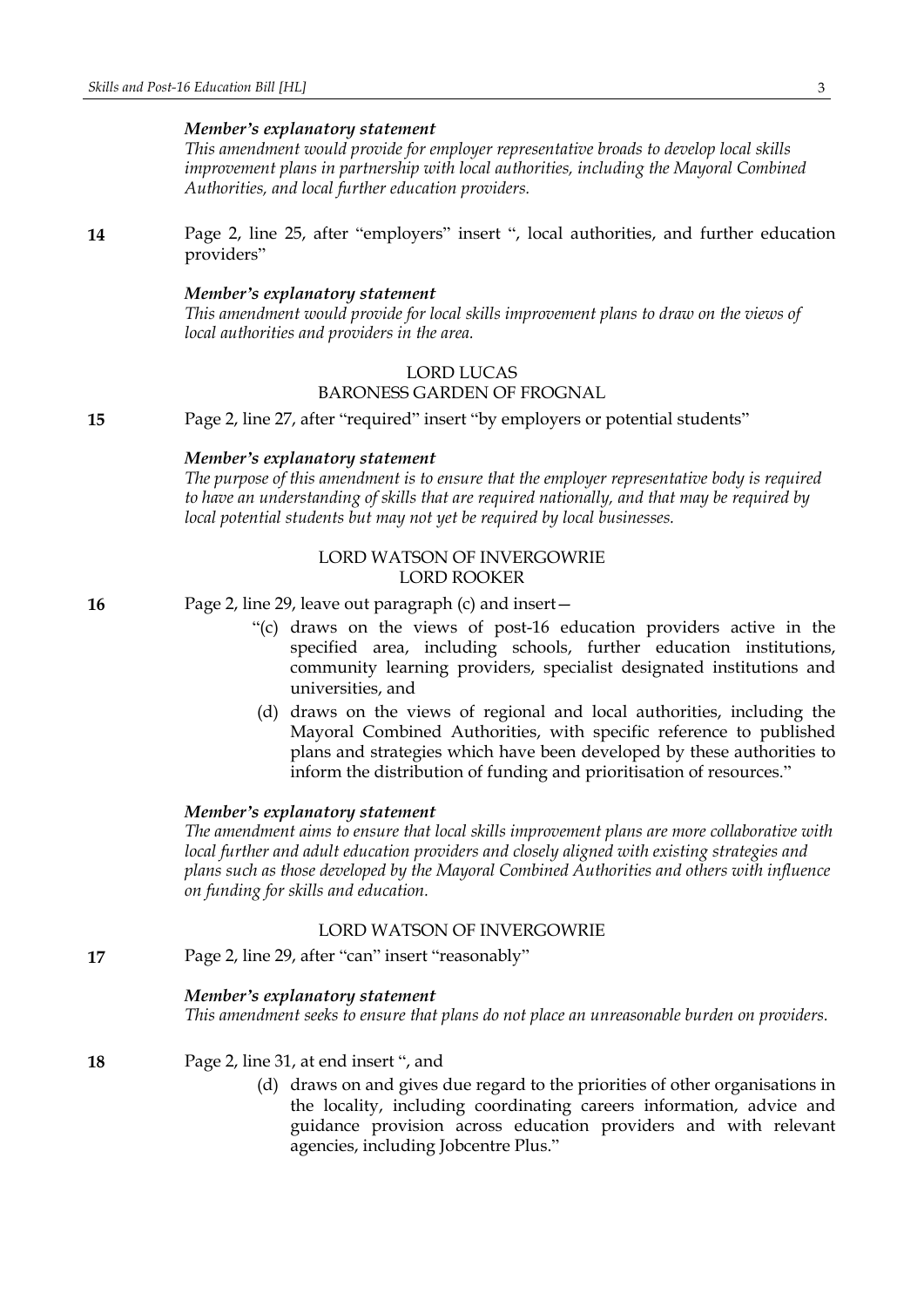*This amendment seeks to ensure that local skills improvement plans provide coordinated strategic all-age careers information, advice and guidance.*

### **19** Page 2, line 31, at end insert ", and

- (d) identifies actions that relevant providers can take to support—
	- (i) people with an EHC plan under section 37 of the Children and Families Act 2014, and
	- (ii) disabled people without an EHC plan,

to access post-16 technical education or training including supported internships."

#### *Member's explanatory statement*

*This amendment seeks to ensure that people with Education, Health and Care Plans and disabled people without Education, Health and Care Plans are considered and supported in the development of local skills improvement plans.*

### BARONESS GARDEN OF FROGNAL LORD STOREY

**20** Page 2, line 31, at end insert "including providers of designated distance learning courses that are undertaken by residents of the specified area."

### *Member's explanatory statement*

*This amendment ensures that the role in the local skills ecosystem played by providers without a local bricks-and-mortar presence in a particular area is taken into account in local skills improvement plans.*

### LORD WATSON OF INVERGOWRIE

- **21** Page 2, line 31, at end insert—
	- "(d) takes account of a provider of designated distance learning courses that are undertaken by residents of the specified area."

#### *Member's explanatory statement*

*This amendment aims to ensure that local skills improvement plans consider distance learning providers such as the Open University.*

### LORD ADDINGTON

**22** Page 2, line 31, at end insert—

"(6A) A local skills improvement plan must take account of the need to identify and support those with special educational needs."

#### *Member's explanatory statement*

*This amendment aims to assist special educational need provision by ensuring that it is included in the initial planning of courses and training.*

### LORD WATSON OF INVERGOWRIE

**23** Page 2, line 33, at end insert "with the consent of the relevant local authority or Mayoral Combined Authority."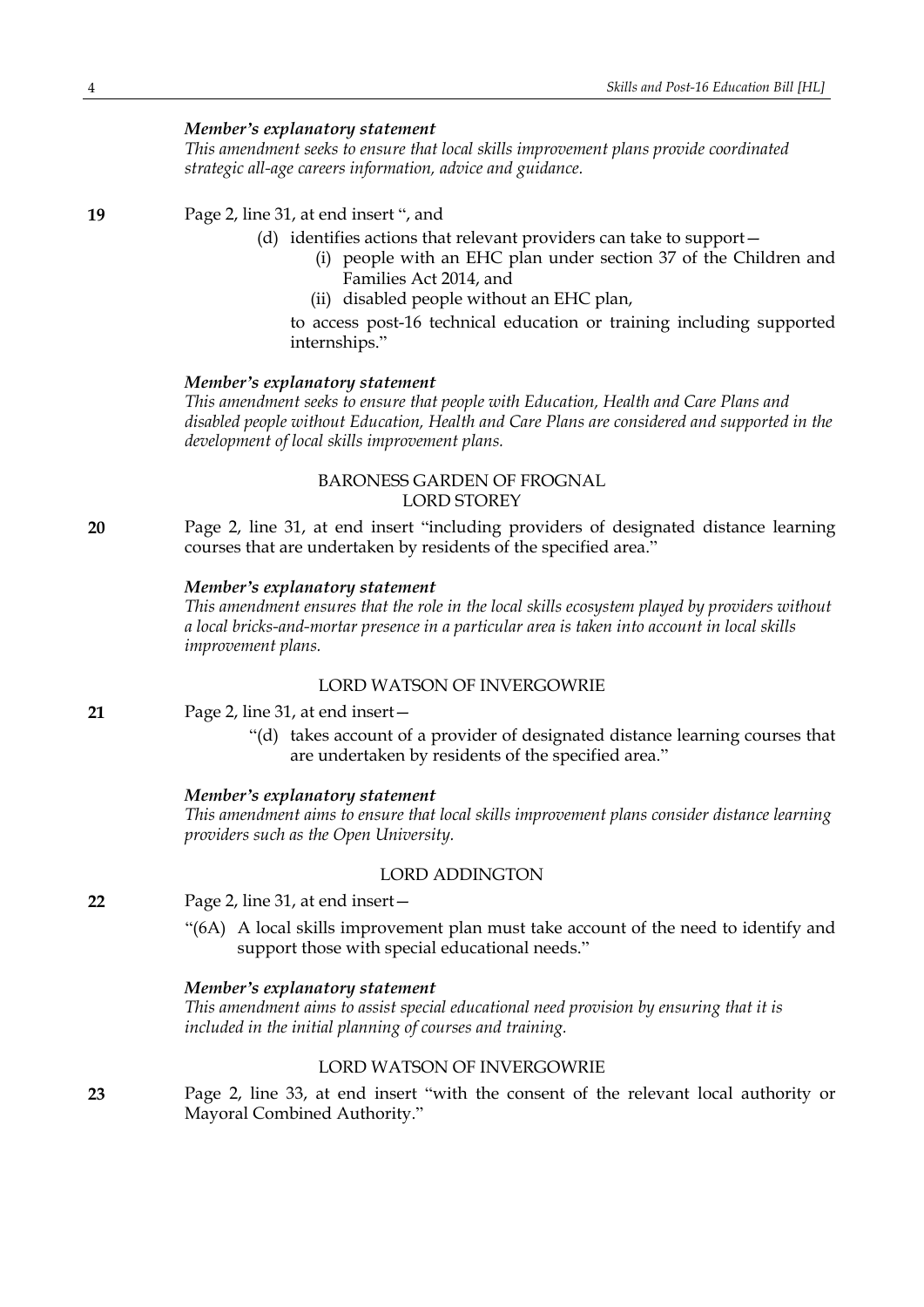*This amendment provides for local authorities to give consent in the approval process of local skills improvement plans.*

**24** Page 2, line 33, at end insert—

"(8) The Secretary of State must prepare and publish guidance setting out the criteria used to determine the boundaries of a specified area for the purpose of a local skills improvement plan."

#### *Member's explanatory statement*

*This a probing amendment regarding the criteria the Government will use to determine what constitutes "local".*

### BARONESS HAYMAN LORD KNIGHT OF WEYMOUTH BARONESS SHEEHAN BARONESS MORGAN OF COTES

- **25** Page 2, line 33, at end insert—
	- "(8) When approving and publishing a local skills improvement plan under subsection (7), the Secretary of State must report on how such a plan has taken account of any national skills strategy, and consider to what extent such a plan aligns with the United Kingdom's climate change and biodiversity targets."

#### *Member's explanatory statement*

*The purpose of this amendment is to ensure that, when the Secretary of State approves and publishes local skills improvement plans, they must report on how such a plan has taken account of any national skills strategy and consider to what extent the plan aligns with the UK's net zero and biodiversity targets.*

### LORD ADDINGTON

**26** Page 2, line 33, at end insert—

"(8) Provision for those with special educational needs must include the capacity to support and identify training in areas covered by other local skills plans."

#### *Member's explanatory statement*

*This amendment is to assist those with special educational needs who may need to look further afield to find appropriate careers than are available in their local area.*

### LORD PATEL

### LORD ABERDARE

**27** Page 2, line 33, at end insert—

- "(8) The Secretary of State must publish a response to the local skills improvement plans published by the local designated bodies across England.
- (9) The response must include—
	- (a) a national skills map based on the skills needs identified in the local skills improvement plans, and
	- (b) an action plan outlining how the Secretary of State will support local areas to address the skills needs in their area."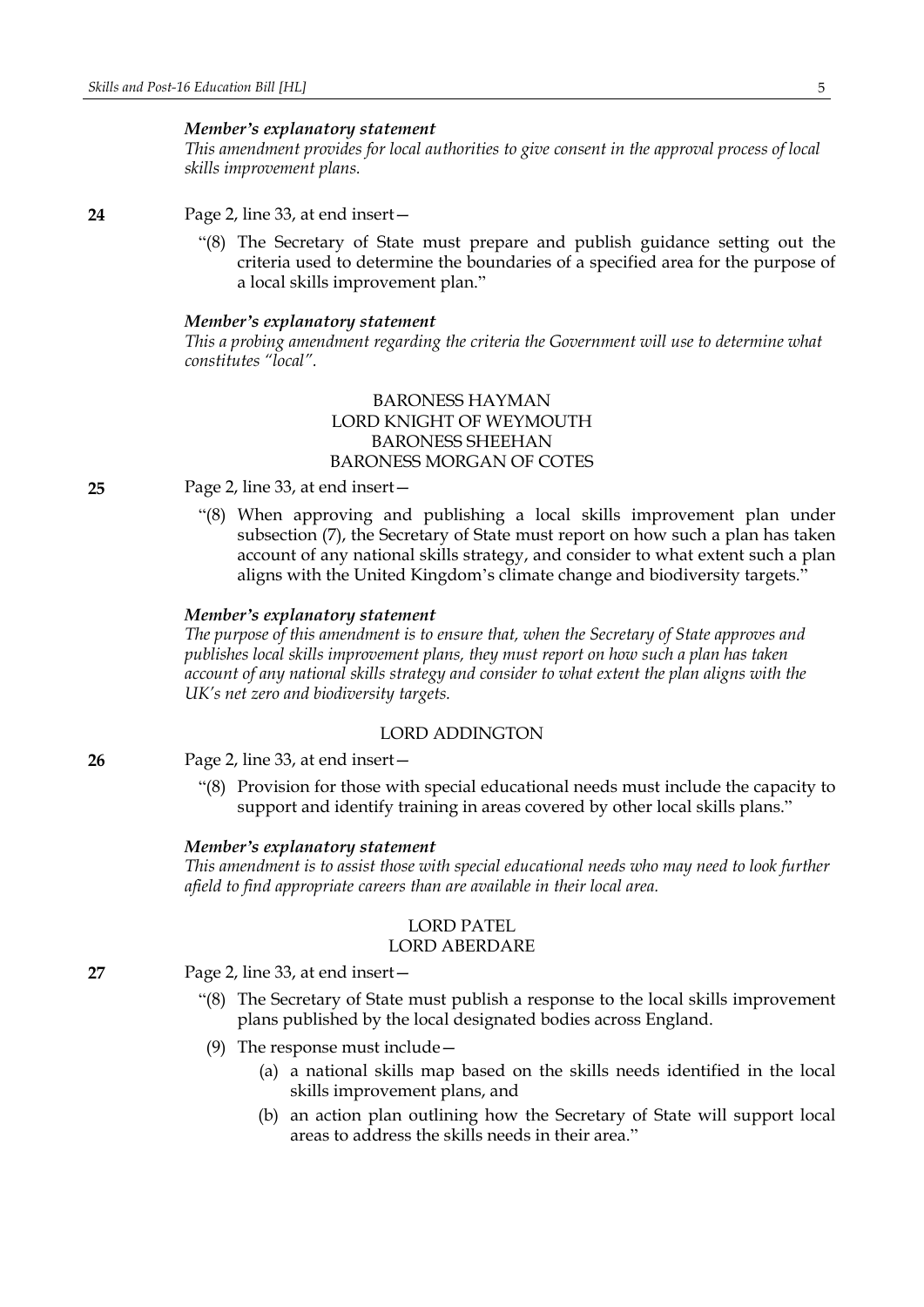*This amendment aims to ensure that there is not only a feeding in of national policy into local skills improvement plans, but also that local information and information about skills gaps is fed back into national policy making. This is to ensure that government can identify national skills shortages more easily and more quickly, and act accordingly.*

### LORD WATSON OF INVERGOWRIE

**28** Page 2, line 33, at end insert—

"(8) Before local skills improvement plans are introduced outside of trailblazer areas, the Secretary of State will publish guidance relating to their implementation, subject to consultation of all Mayoral Combined Authorities, and by extension their constituent local authorities, and outside of devolution areas with local authorities."

### *Member's explanatory statement*

*This amendment seeks to ensure that local and combined authorities are sufficiently consulted on the Government's plans for the roll out of local skills improvement plans and are in a position to highlight any issues before publication.*

**29** Page 2, line 36, after "England" insert "with the consent of the relevant local authority or Mayoral Combined Authority"

### *Member's explanatory statement*

*This amendment provides for local authorities to give consent in the designation of employer representative bodies. This is to allow local authorities and Mayoral Combined Authorities to contribute to the designation process and ensure employer representative bodies are representative of the areas they cover.*

### **After Clause 1**

### LORD WATSON OF INVERGOWRIE

**30** Insert the following new Clause—

### **"Publication of Local Skills Improvement Plans**

- (1) The Secretary of State must publish all local skills improvement plans on a website maintained on their behalf.
- (2) The Secretary of State must take all reasonable steps to provide a copy of a local skills improvement plan for a specified area to all relevant bodies including—
	- (a) schools providing 11 to 16 education to assist with careers information and advice,
	- (b) all post-16 education and training providers, including universities, school sixth forms, sixth form colleges, and adult and community learning providers, and
	- (c) any other bodies the Secretary of State considers appropriate.

### *Member's explanatory statement*

*This amendment seeks to ensure that local skills improvement plans are published and distributed to schools and all post-16 education providers.*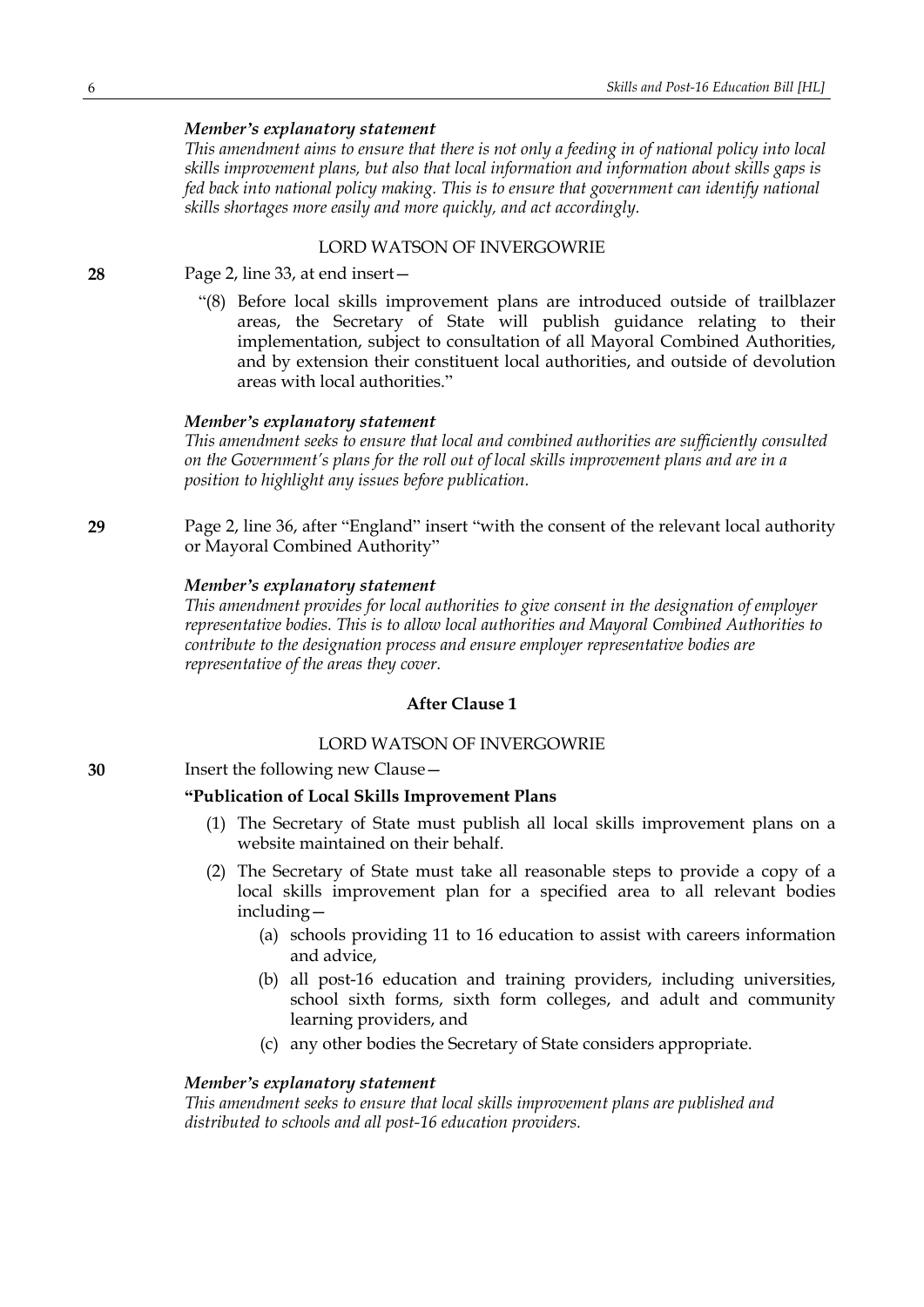### **Clause 2**

### LORD WATSON OF INVERGOWRIE BARONESS GARDEN OF FROGNAL

**31** Page 2, line 41, leave out "reasonably"

#### *Member's explanatory statement*

*This is a probing amendment to test how the Secretary of State will determine what mix of employers is considered "reasonably representative".*

### LORD WATSON OF INVERGOWRIE

**32** Page 2, line 42, after "area," insert "including the interests of small and medium sized enterprises, the self-employed and public and voluntary sector employers,"

#### *Member's explanatory statement*

*This amendment seeks to ensure that employer representative boards include a wider range of local employer interests including small and medium sized enterprises, the self-employed, and public and third sector employers.*

### LORD LUCAS

### BARONESS GARDEN OF FROGNAL

**33** Page 2, line 42, at end insert—

"(iii) the body has available to it advice on skills which are in high demand nationally, and"

#### *Member's explanatory statement*

*The purpose of this amendment is to ensure that the employer representative body is required to have an understanding of skills that are required nationally, and that may be required by local potential students but may not yet be required by local businesses.*

### BARONESS SHEEHAN

#### BARONESS BENNETT OF MANOR CASTLE

**34** Page 2, line 42, at end insert—

"(iii) the body has prepared a climate change and sustainability strategy,"

#### *Member's explanatory statement*

*The purpose of this amendment is to ensure that when designating an employer representative body the Secretary of State must be satisfied that the body has prepared a climate change and sustainability strategy.*

### LORD PATEL

**35** Page 3, line 2, at end insert—

"(1A) In designating an eligible body as the employer representative body for the specified area, the Secretary of State must consult local education, business and enterprise groups, with the aim of ensuring local employers are represented on the body."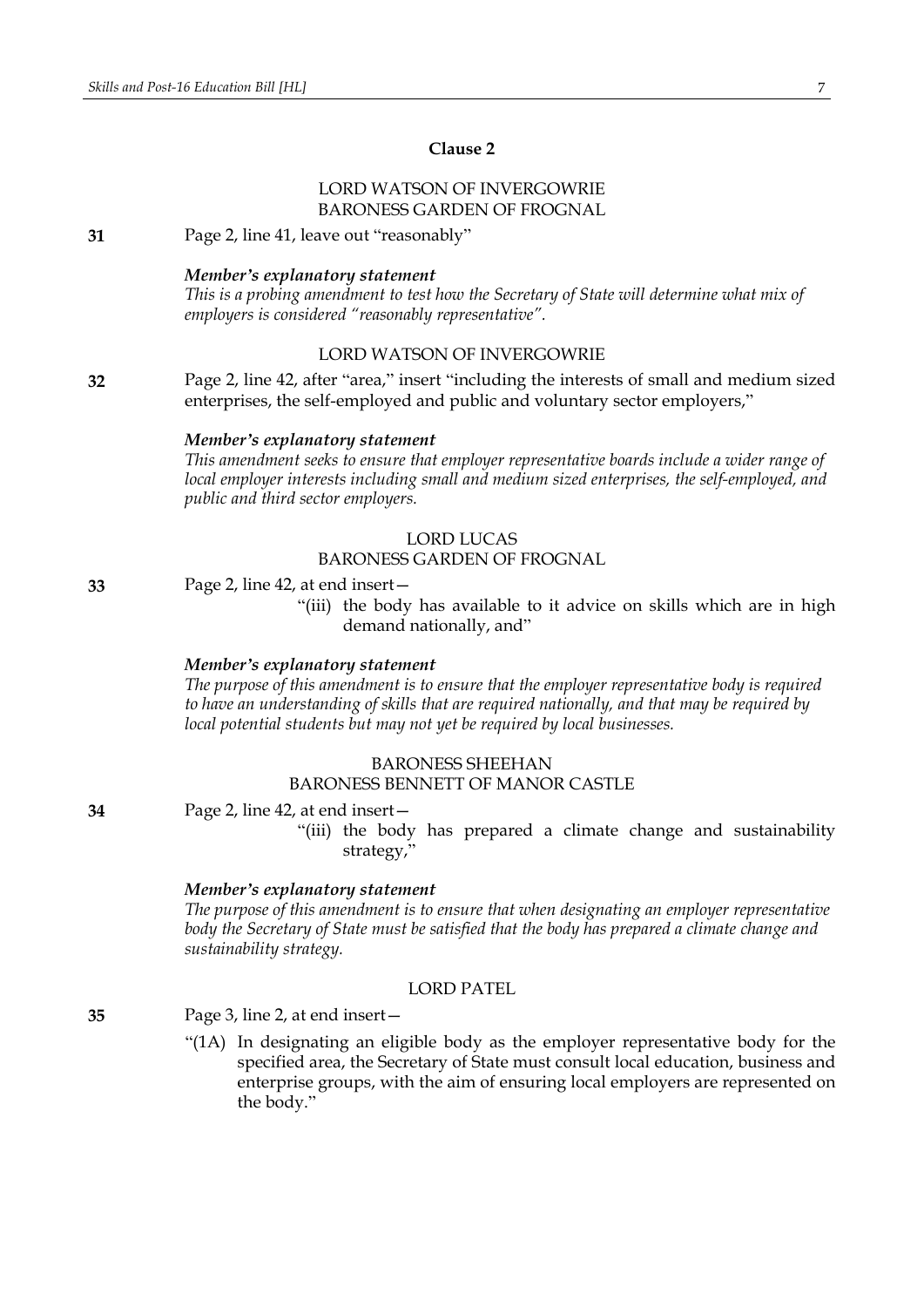*This amendment looks to ensure that a range of employers of different sizes are represented on the employer representative body.*

### LORD WATSON OF INVERGOWRIE

**36** Page 3, line 4, leave out "as the Secretary of State considers appropriate" and insert "including—

- (a) the requirement for the local skills improvement plan to give due regard to relevant national and regional strategies, including in respect of decarbonisation,
- (b) affirming the powers of colleges and other providers to challenge local skills improvement plans and propose revisions where they do not believe plans appropriately capture the full diversity of priorities across the locality,
- (c) a requirement for employer representative bodies to publish a conflicts of interest policy for all those involved in approving plans or allocating funds which records actual or perceived conflicts of interests, and
- (d) anything else the Secretary of State considers appropriate."

### *Member's explanatory statement*

*This amendment sets out conditions for employer representative bodies including their role and the system of accountability and oversight. They will be required to publish a conflicts of interest policy and required to give regard to national strategies (including the Decarbonisation Strategy). The condition also affirms the powers of colleges and other providers to challenge Local Skills Improvement Plans and propose revisions if they believe plans fall short.*

### **37** Page 3, line 14, at end insert—

- "(4A) Once designated, the employer representative body must meaningfully collaborate with, and draw on the views of—
	- (a) further education providers, and
	- (b) local authorities and Mayoral Combined Authorities,

that operate within their designated area."

#### *Member's explanatory statement*

*This amendment seeks to ensure effective partnership working between employer representative bodies, providers and local authorities and Mayoral Combined Authorities, to support integration of the skills and employment system in each locality.*

### LORD STOREY

#### **38** Page 3, line 14, at end insert—

"(4A) Once designated, the employer representative body will be required to meaningfully collaborate with, and draw on the views of local authorities and Mayoral Combined Authorities that operate within their designated area."

### *Member's explanatory statement*

*The purpose of this amendment is to provide for effective partnership working between employer representative bodies and local authorities and Mayoral Combined Authorities, to support integration of the skills and employment system in each locality.*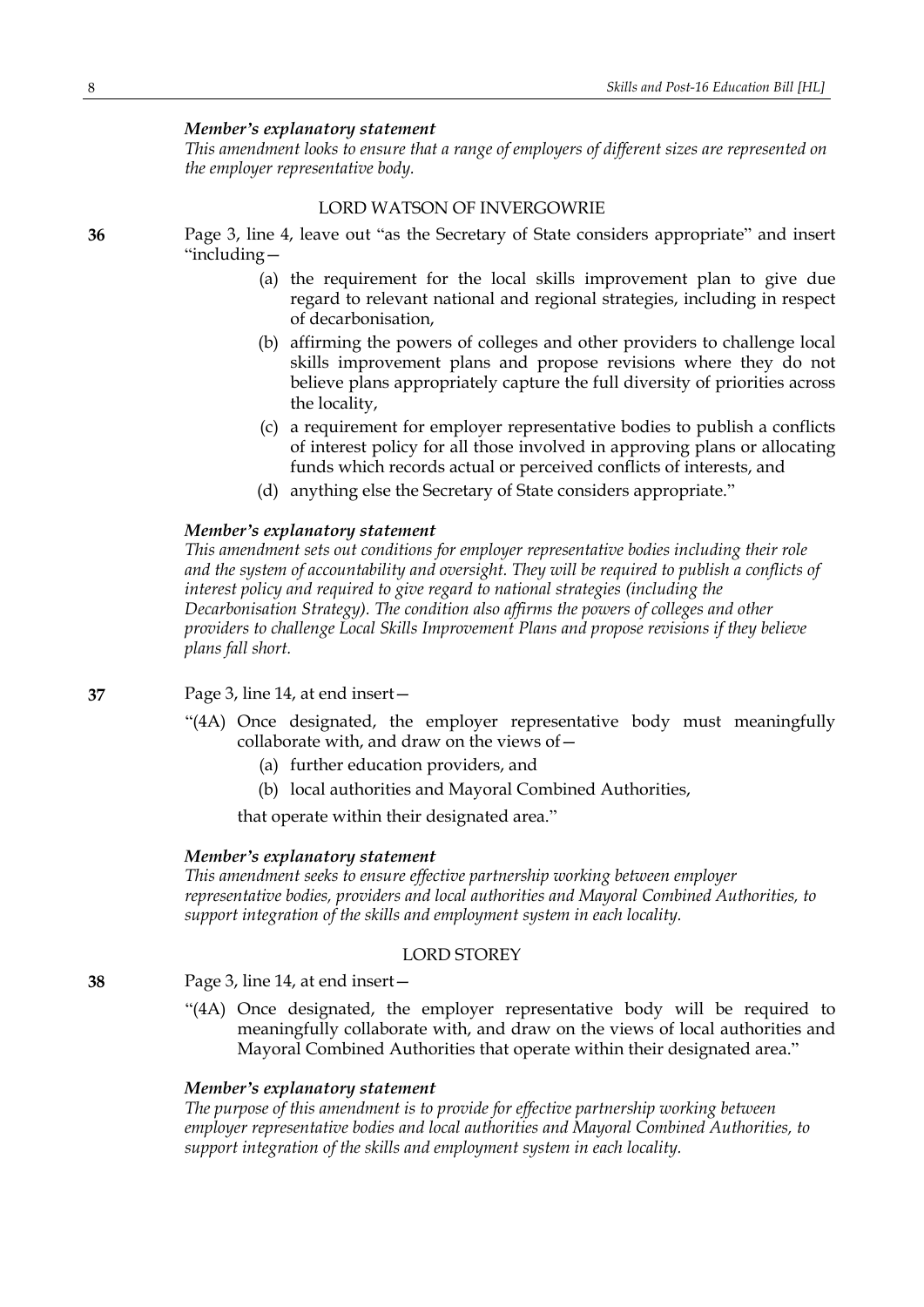### **After Clause 4**

### LORD STOREY BARONESS NEVILLE-ROLFE LORD ABERDARE

**39** Insert the following new Clause—

### "**Review of apprenticeship levy**

The Secretary of State may request a review of the apprenticeship levy in respect of eligible costs definitions, in order to ensure that the funding required for the delivery of local skills improvement plans is optimised and reflects employers' needs."

#### *Member's explanatory statement*

*The purpose of this amendment is to create flexibility in the eligible use of employers' apprenticeship levy funds.*

### LORD WATSON OF INVERGOWRIE

**40** Insert the following new Clause—

### **"Report on the performance of employer representative bodies**

- (1) Within six months of the passing of this Act, and every twelve months thereafter, the Secretary of State must publish a report on the performance of employer representative bodies and lay it before Parliament.
- (2) Each report must contain a statement setting out—
	- (a) the role of employer representative bodies,
	- (b) the accountability of employer representative bodies,
	- (c) the cost of employer representative bodies,
	- (d) the number of employer representative bodies in England and the areas covered,
	- (e) the number of employer representative bodies that have been removed and the reason why.
- (3) Each report must contain an independent assessment of the impact of each employer representative body on—
	- (a) the development of local skills improvement plans, and
	- (b) local rates of participation in further education."

#### *Member's explanatory statement*

*This amendment requires the Secretary of State to publish and lay before both Houses of Parliament an annual report on employer representative bodies to allow for scrutiny of their role and performance.*

### LORD BAKER OF DORKING

#### **40A** Insert the following new Clause—

#### **"Duty to share local skills improvement plans with schools**

Local authorities in England must share local skills improvement plans with schools that provide sixth form education."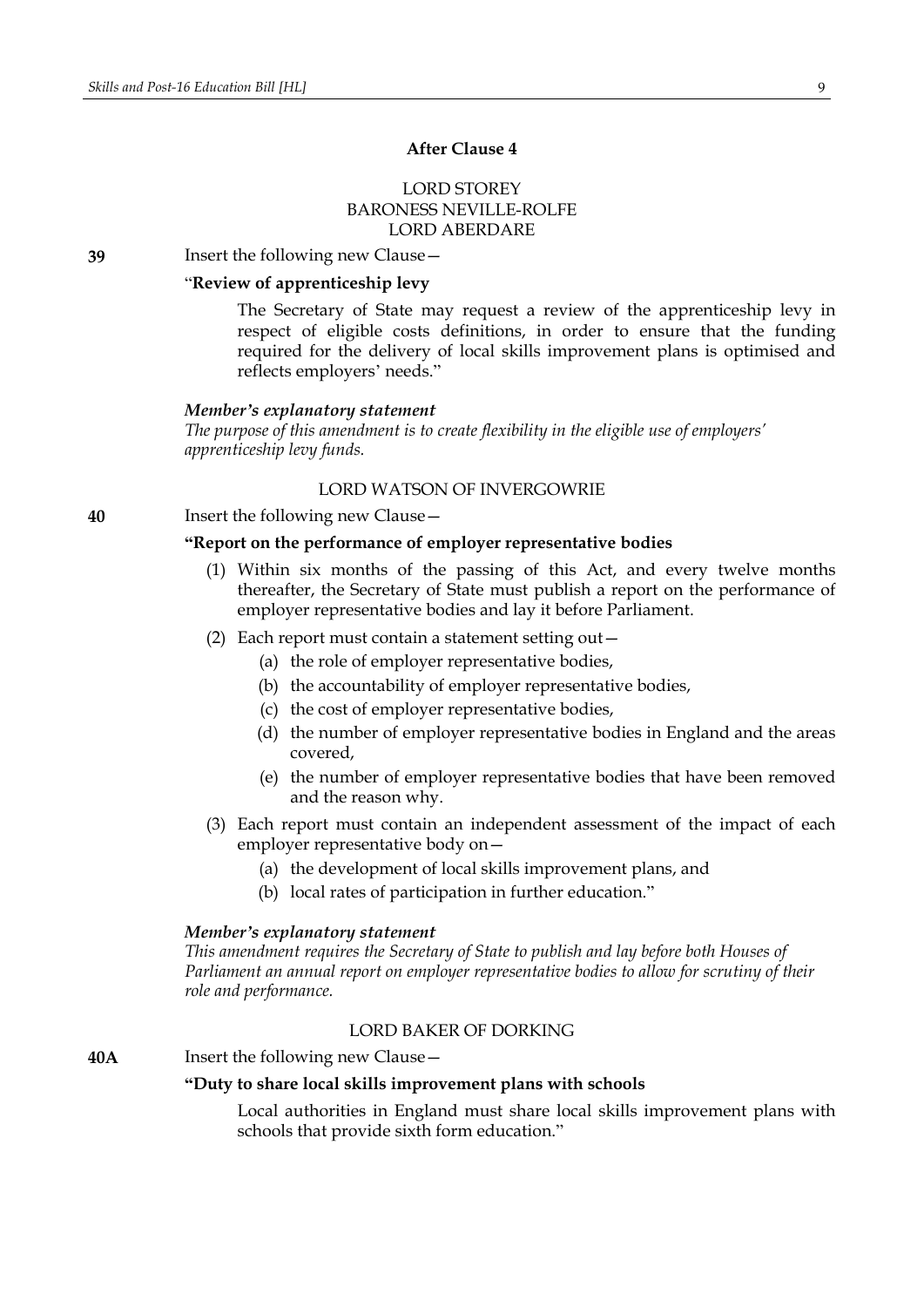### **Clause 5**

### LORD ADDINGTON

| 41  | Page 5, line 33, leave out "from time to time" and insert "regularly"                                                                                                                                                                                                                                                                                   |
|-----|---------------------------------------------------------------------------------------------------------------------------------------------------------------------------------------------------------------------------------------------------------------------------------------------------------------------------------------------------------|
|     | Member's explanatory statement<br>This amendment is to make sure that the needs of students and potential students are<br>regularly considered and reviewed in decision-making.                                                                                                                                                                         |
|     | <b>BARONESS SHEEHAN</b><br><b>BARONESS BENNETT OF MANOR CASTLE</b>                                                                                                                                                                                                                                                                                      |
| 42  | Page 5, line 34, at end insert "must consider whether such education or training aligns<br>with the achievement of the United Kingdom's net zero target as contained in section<br>1 of the Climate Change Act 2008 (the target for 2050), and"                                                                                                         |
|     | Member's explanatory statement<br>This amendment provides that when a governing body reviews how well education or training<br>meets local needs it must also consider whether it aligns with the achievement of the UK's net<br>zero by 2050 target.                                                                                                   |
|     | <b>LORD LINGFIELD</b><br><b>LORD ADDINGTON</b>                                                                                                                                                                                                                                                                                                          |
| 43  | Page 5, line 34, at end insert –<br>"(aa) from time to time review how well the education or training<br>provided by the institution meets the needs of those with special<br>educational needs in its local area, and"                                                                                                                                 |
| 44  | Page 5, line 35, leave out "that review" and insert "those reviews"                                                                                                                                                                                                                                                                                     |
| 45  | Page 5, line 39, leave out "review" and insert "reviews"                                                                                                                                                                                                                                                                                                |
| 46  | Page 6, line 1, leave out "review" and insert "reviews"                                                                                                                                                                                                                                                                                                 |
|     | Clause 6                                                                                                                                                                                                                                                                                                                                                |
|     | LORD WATSON OF INVERGOWRIE                                                                                                                                                                                                                                                                                                                              |
| 47  | Page 6, line 9, leave out subsection (2)                                                                                                                                                                                                                                                                                                                |
|     | Member's explanatory statement<br>This is a probing amendment to test what level or type of education or training will fall within<br>the Institute's remit.                                                                                                                                                                                            |
|     | <b>LORD FLIGHT</b>                                                                                                                                                                                                                                                                                                                                      |
| 47A | Page 6, line 15, at end insert-                                                                                                                                                                                                                                                                                                                         |
|     | "(2A) In section ZA2 (general duties), after subsection (6) insert –<br>"(6A) In performing its functions in relation to technical education<br>qualifications, the Institute must have regard to apprenticeships policy,<br>including any future reform of the apprenticeships levy, in order to<br>promote growth in apprenticeships opportunities."" |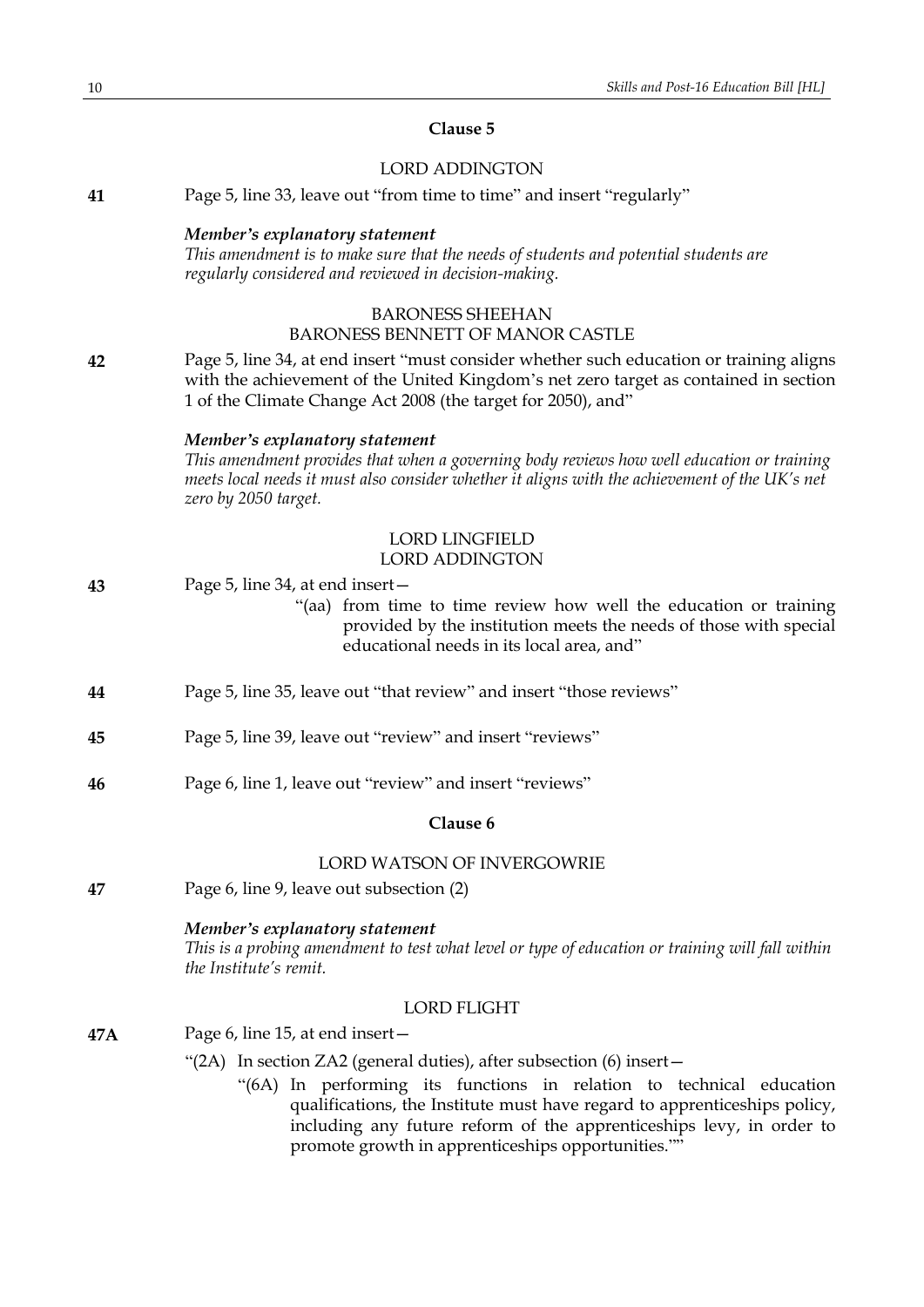### **Clause 6** *- continued*

### LORD WATSON OF INVERGOWRIE

**48** Page 6, line 23, leave out "may" and insert "must"

### *Member's explanatory statement*

*This amendment requires the Institute to report to the Secretary of State.*

### **49** Page 6, line 25, at end insert— "(2A) The Secretary of State must lay the report before Parliament."

*Member's explanatory statement This amendment requires the Secretary of State to lay the Institute's report before Parliament.*

#### **Clause 7**

### LORD WATSON OF INVERGOWRIE

**50** Page 8, line 22, leave out subsection (4)

*Member's explanatory statement This amendment removes provisions to give the Institute new powers to approve technical qualifications.*

### LORD BLUNKETT

**51** Page 10, line 2, at end insert— "(c) it duplicates another qualification that it previously approved."

> *Member's explanatory statement The purpose of this amendment is to limit powers to remove a qualification purely because of duplication.*

### LORD KNIGHT OF WEYMOUTH BARONESS BLACKSTONE

**52** Page 10, line 14, at end insert ", but these must include how its decisions align with the United Kingdom's climate change and biodiversity targets."

### LORD BLUNKETT

**53** Page 10, line 14, at end insert "including ensuring that a sufficient diversity of qualifications remains available to meet the needs of all learners."

### *Member's explanatory statement*

*This amendment provides that when the Institute for Apprenticeships and Technical Education is deciding whether to approve or withdraw approval for a qualification, it must describe how it ensures sufficient diversity of qualifications are retained.*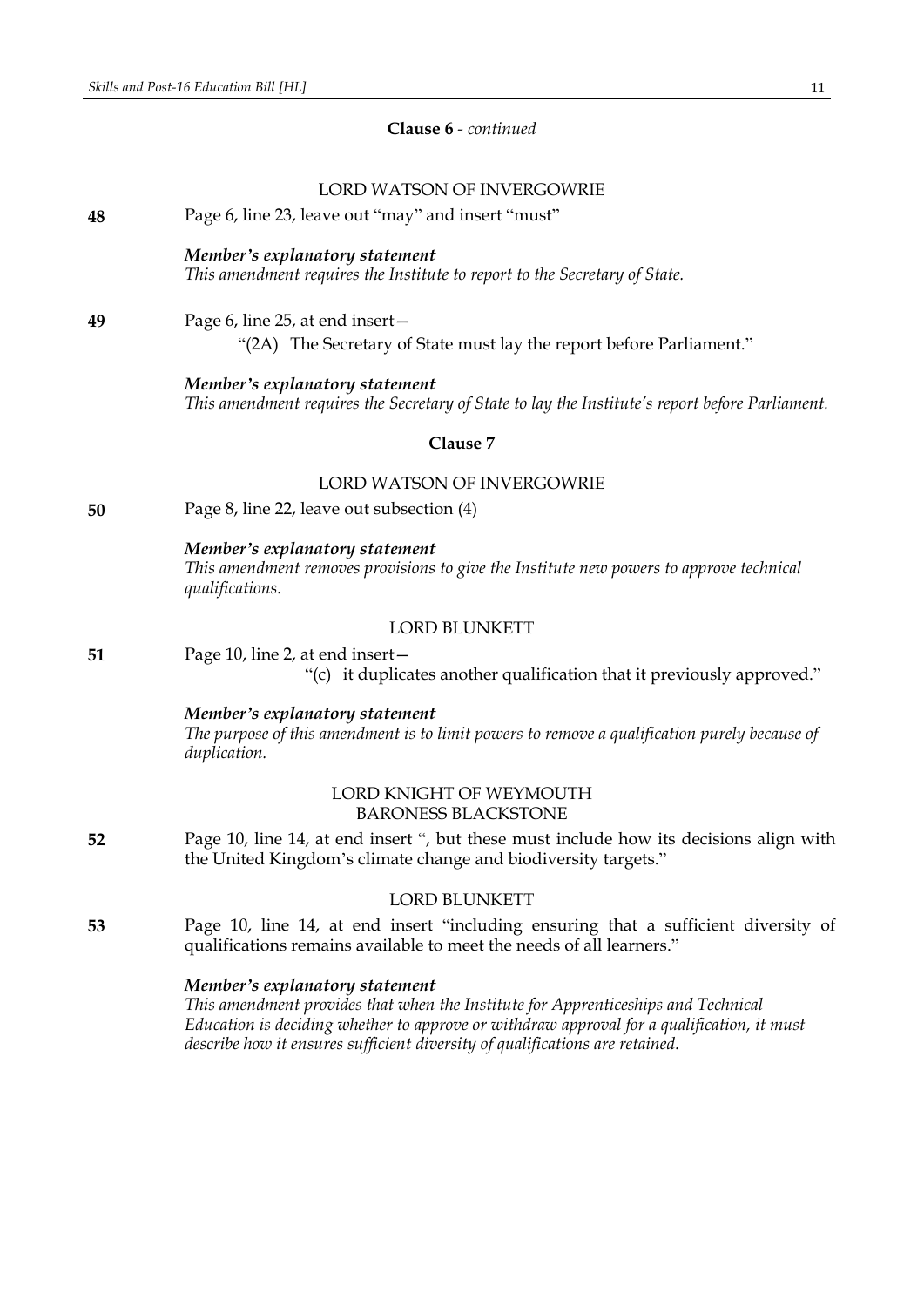### LORD WILLETTS LORD BAKER OF DORKING

**54** Page 10, line 17, at end insert—

"(8) Funding for a technical education qualification which has had its approval withdrawn under subsection (2) may not be withdrawn without public consultation and the consent of employer representative bodies, as defined in the Skills and Post-16 Education Act 2021."

### *Member's explanatory statement*

*The purpose of this amendment is to ensure that when consideration is being given to withdrawing funding from an existing qualification there is a process that must be followed that can identify any risks or costs of withdrawing funding, e.g., withdrawing funding from a qualification that is valued by employers.*

### LORD WATSON OF INVERGOWRIE

**55** Page 10, leave out lines 32 to 35

### *Member's explanatory statement*

*This amendment is intended to probe how fees charged in connection to the approval or continued approval of qualifications will be regulated.*

### **56** Page 11, line 20, after "State" insert "and such other persons as the Institute considers appropriate"

#### *Member's explanatory statement*

*This amendment requires the Institute to consult appropriate persons before a decision to create or end a moratorium can be taken.*

### LORD WATSON OF INVERGOWRIE LORD BLUNKETT

**57** Page 12, line 12, at end insert—

"(8) Nothing in this section affects the funding of non-apprenticeship technical qualifications that are not approved by the Institute."

### *Member's explanatory statement*

*This amendment probes the Government's intentions for the funding of technical qualifications other than those which are approved by the Institute.*

#### **Clause 8**

### LORD WATSON OF INVERGOWRIE

**58** Page 12, line 20, after "qualifications" insert ", limited to T-levels and apprenticeships,"

#### *Member's explanatory statement*

*This amendment seeks to ensure that the Institute's powers for the purpose of enabling approved technical education qualifications to be made available in areas of the UK other than England is limited to T-levels and apprenticeships.*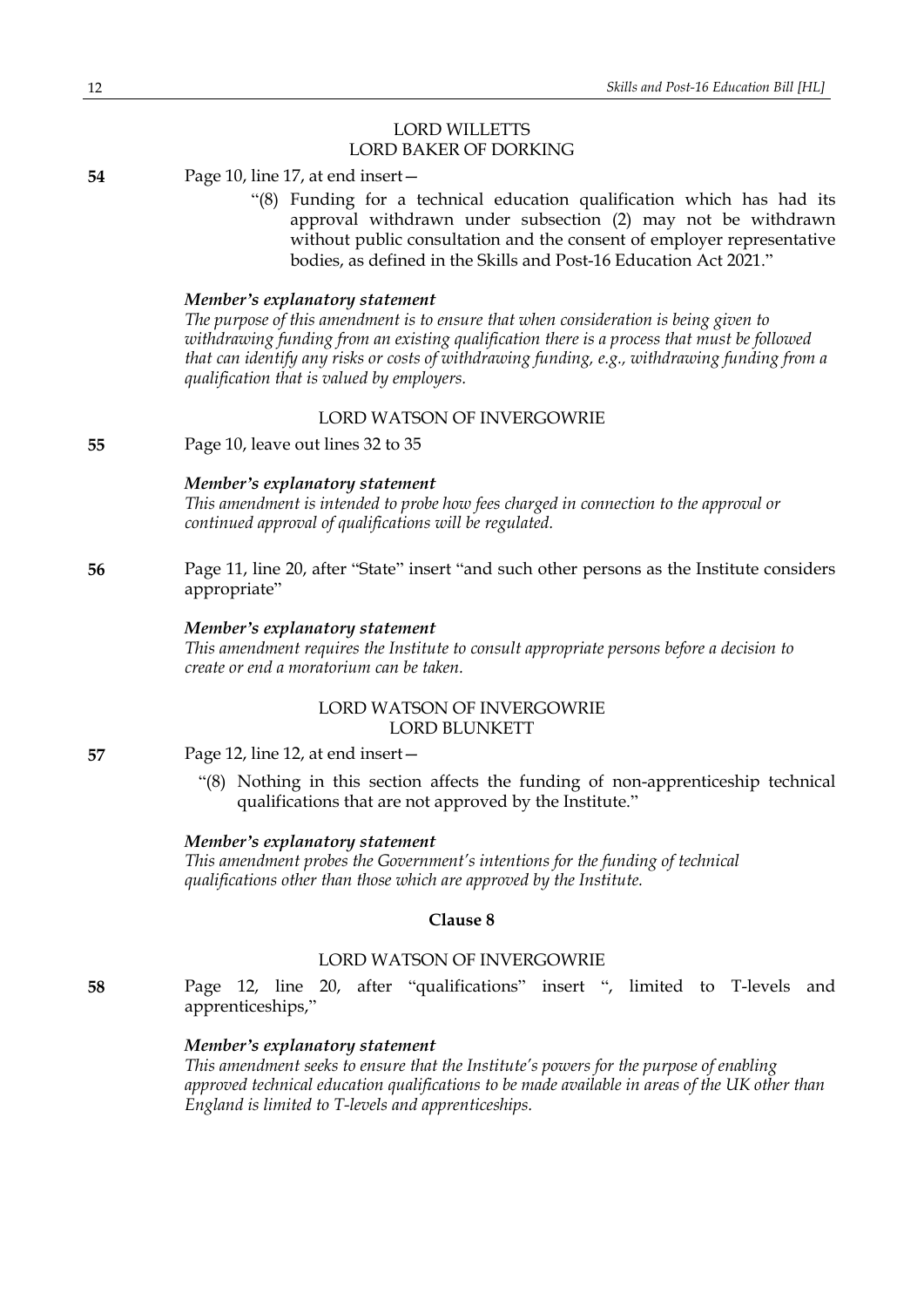### **After Clause 13**

### LORD WATSON OF INVERGOWRIE

**59** Insert the following new Clause—

### **"External Quality Assurance**

- (1) Within six months of the passing of this Act, the Secretary of State must by regulations make provision for Ofqual to provide external quality assurance of all apprenticeship end-point assessments.
- (2) Regulations under this section must prohibit the Institute for Apprenticeships and Technical Education from providing such external quality assurances.
- (3) Regulations under this section may not be made unless a draft of the instrument containing them has been laid before, and approved by resolution of, each House of Parliament."

#### *Member's explanatory statement*

*This amendment places the external quality assurance (EQA) role that Ofqual exercises on a statutory footing.*

### **Clause 16**

#### LORD KNIGHT OF WEYMOUTH

- **60** Page 18, line 38, at end insert ", including in relation to how ITT(FE) courses align with the United Kingdom's climate change and biodiversity targets"
- **61** Page 19, line 3, at end insert ", including in relation to how ITT(FE) courses should align with any national skills strategy and in particular the United Kingdom's climate change and biodiversity targets;"

#### LORD ADDINGTON

- **62** Page 19, line 9, at end insert—
	- "(2A) Regulations under subsection (1) must include provision to require ITT(FE) courses to include special educational needs awareness training relevant to the students of ITT(FE) courses within an institution."

#### **Clause 17**

#### LORD LUCAS

#### BARONESS GARDEN OF FROGNAL

**63** Page 20, line 22, at end insert—

#### "and,

- (b) by reference to—
	- (i) the degree to which the mental health and wellbeing of persons who undertake a higher education course with the institution are sustained and improved while they are attending the institution;
	- (ii) the quality improvement and response to mental health crises among persons who undertake a higher education course with the institution;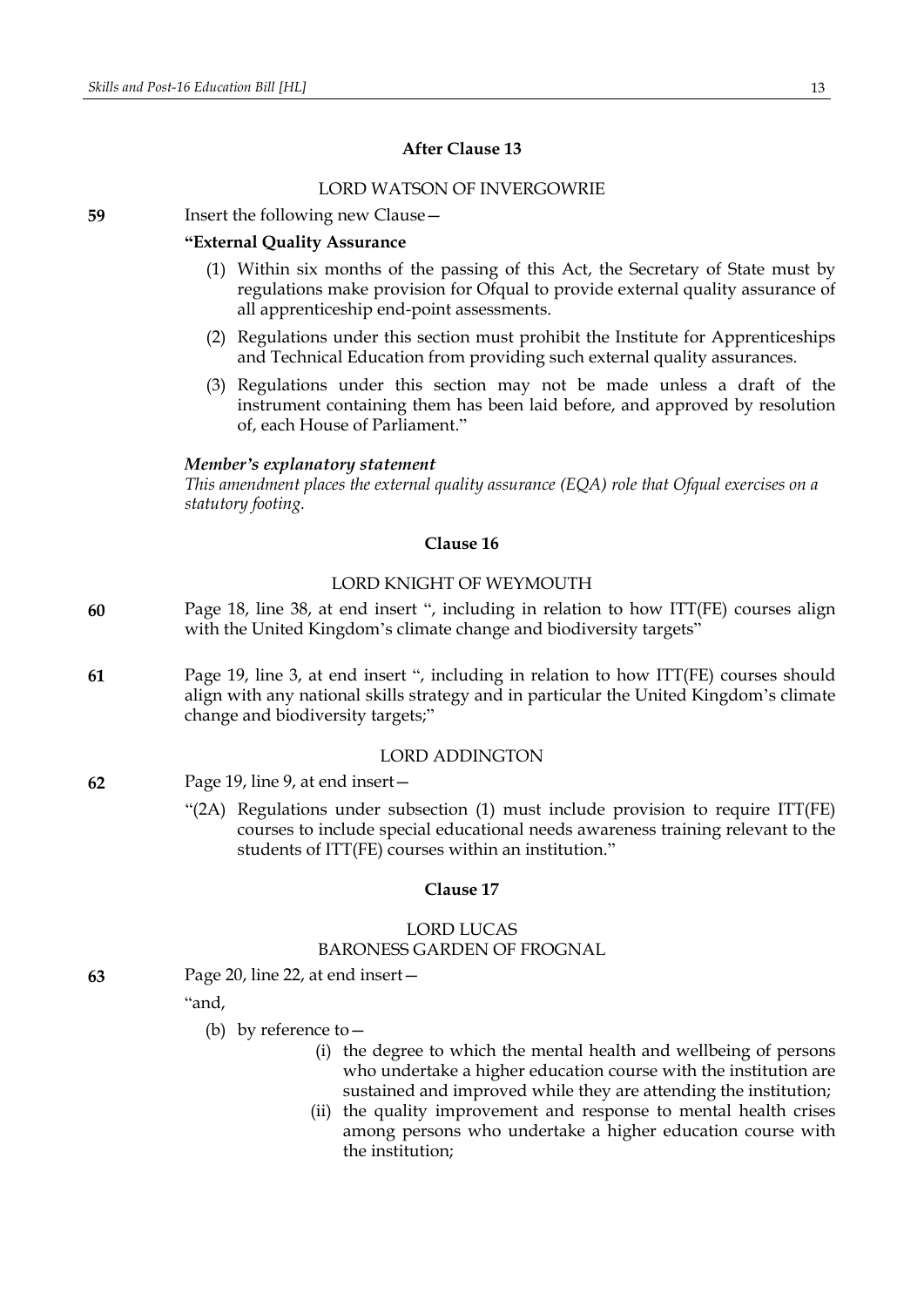### **Clause 17** *- continued*

- (iii) the pastoral and academic care of students attending the institution.
- (5A) In this section "quality improvement" has the same meaning as in the report by The King's Fund, *Quality improvement in mental health*, published in 2017."

#### *Member's explanatory statement*

*The purpose of this amendment is to ensure that higher education institutions should be evaluated on the basis of their care for students as well as purely academic measures.*

#### LORD LUCAS

**64** Page 20, line 23, leave out from "publish" to "applicable" in line 25 and insert "minimum levels in relation to measures of student outcomes which all institutions to whom the measures are"

#### *Member's explanatory statement*

*This amendment aims to allow for more than one measure that institutions are expected to meet.*

#### BARONESS SHERLOCK

| 65 | Page 20, line 25, at end insert - |
|----|-----------------------------------|
|    |                                   |

"(6A) The OfS must consult the higher education sector before determining a minimum level in relation to a measure of student outcomes."

#### *Member's explanatory statement*

*This amendment requires the OfS to consult the higher education sector before determining minimum levels.*

#### BARONESS SHERLOCK BARONESS BENNETT OF MANOR CASTLE

**66** Page 20, line 26, leave out "not"

#### *Member's explanatory statement*

*This amendment requires the OfS to determine and publish different levels to reflect differences in student characteristics, different institutions or types of institution, different subjects or courses, or any other such factor.*

### BARONESS SHERLOCK

**67** Page 20, line 32, leave out "or subject being studied"

### *Member's explanatory statement*

*This amendment is intended to probe the OfS' powers of intervention at subject level.*

### **68** Page 20, line 33, at end insert—

"(7A) When making decisions of a strategic nature in relation to a measure of student outcomes, the OfS must have regard to the desirability of exercising them in a way that is designed to widen participation and reduce the inequalities of outcome which result from socio-economic disadvantage."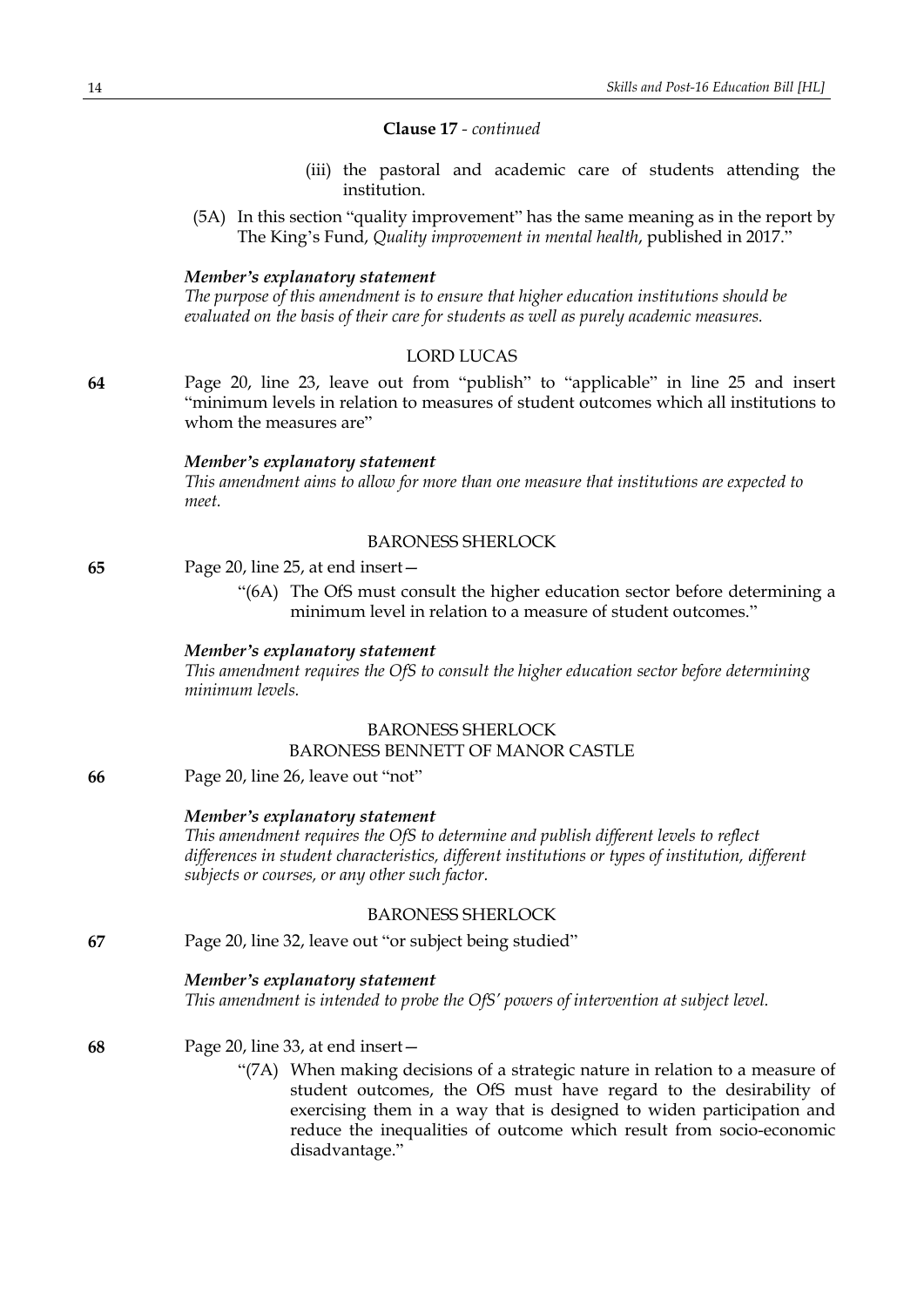*This amendment seeks to ensure that the OfS's measure of student outcomes does not jeopardize widening participation for students from disadvantaged and underrepresented groups.*

### LORD WILLETTS

**69** Page 20, line 33, at end insert—

- "(7A) The OfS must, at the same time that information is published under subsection (6), determine and publish an assessment of the effects of the factors in subsection (7)(a) to (d) on student outcomes.
	- (7B) Before the OfS can take any action under subsection (6), institutions must be given reasonable opportunities to account for any differences between the information that relates to that institution as published under subsection (6) and that relates to that same institution as published under subsection (7A)."

### *Member's explanatory statement*

*The purpose of this amendment is to inform public discussion and regulatory decisions about minimum student outcomes. The amendment will achieve this by ensuring the publication of data on how student backgrounds affect outcomes to supplement data that will be published under Clause 6.*

### BARONESS SHERLOCK

**70** Page 20, line 37, at end insert—

"(8A) The OfS must work together with the devolved authorities to minimise the potential for different assessments of the quality of higher education with a view to protecting the United Kingdom's higher education sectors' international reputation."

#### *Member's explanatory statement*

*This amendment probes the impact that moving the English higher education sector out of line with the UK Quality Code will have upon the coherence and consistency of UK quality assessment and the UK's HE sectors' international standing.*

### LORD WILLETTS

**71** Page 20, line 37, at end insert—

- "(8A) The Department for Education must share with the relevant institution any data gathered and used to measure institutions as specified in this section, including institution and subject-level Resource Accounting and Budgeting charge data.
- (8B) In sharing data under subsection (8A), the OfS must ensure that—
	- (a) data is anonymised, and
	- (b) confidentiality is paramount."

### *Member's explanatory statement*

*The purpose of this amendment is to ensure that higher education institutions can access at the same level of granularity information the Government uses to regulate universities (consistent with protecting individual confidentiality).*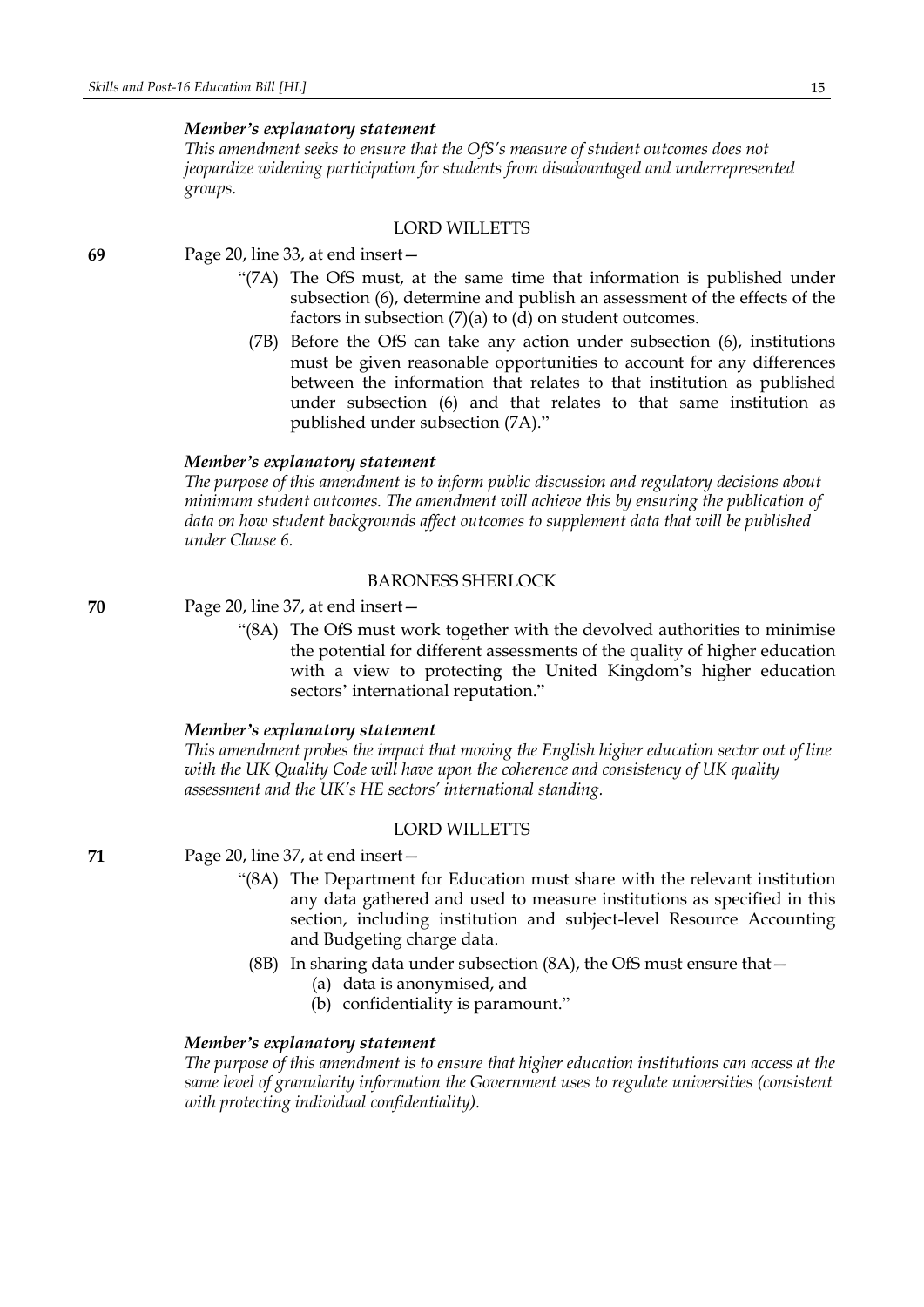### **Clause 18**

### LORD ABERDARE

**72** Page 22, line 18, leave out paragraph (b)

### *Member's explanatory statement*

*This amendment ensures that relevant providers will not be charged further costs when a provider's contract for services with the Education and Funding Agency already requires a contractor to maintain at its own cost a policy or policies of insurance.*

### BARONESS SHEEHAN BARONESS BLACKSTONE BARONESS BENNETT OF MANOR CASTLE

**73** Page 22, line 27, at end insert—

"(f) relating to the relevant provider having adopted a climate change and sustainability strategy and making it available or being in the process of developing such a strategy."

### *Member's explanatory statement*

*The purpose of this amendment is that when making regulations for a list of relevant providers who meet certain conditions, those conditions may include the relevant provider having adopted a climate change and sustainability strategy.*

### LORD WATSON OF INVERGOWRIE

**74** Page 22, line 36, leave out paragraph (a)

#### *Member's explanatory statement*

*This amendment is intended to probe how the charging of fees in connection with entries on the list of relevant providers will be regulated.*

#### **Clause 19**

### BARONESS SHEEHAN BARONESS BENNETT OF MANOR CASTLE

**75** Page 23, line 15, at end insert—

"(aa) the relevant provider has adopted a climate change and sustainability strategy and delivery plan, and provides regular progress reports on emissions reductions,"

#### *Member's explanatory statement*

*The purpose of this amendment is to provide that a funding authority must not enter into relevant funding arrangements with a relevant provider unless the relevant provider has adopted a climate change and sustainability strategy and delivery plan.*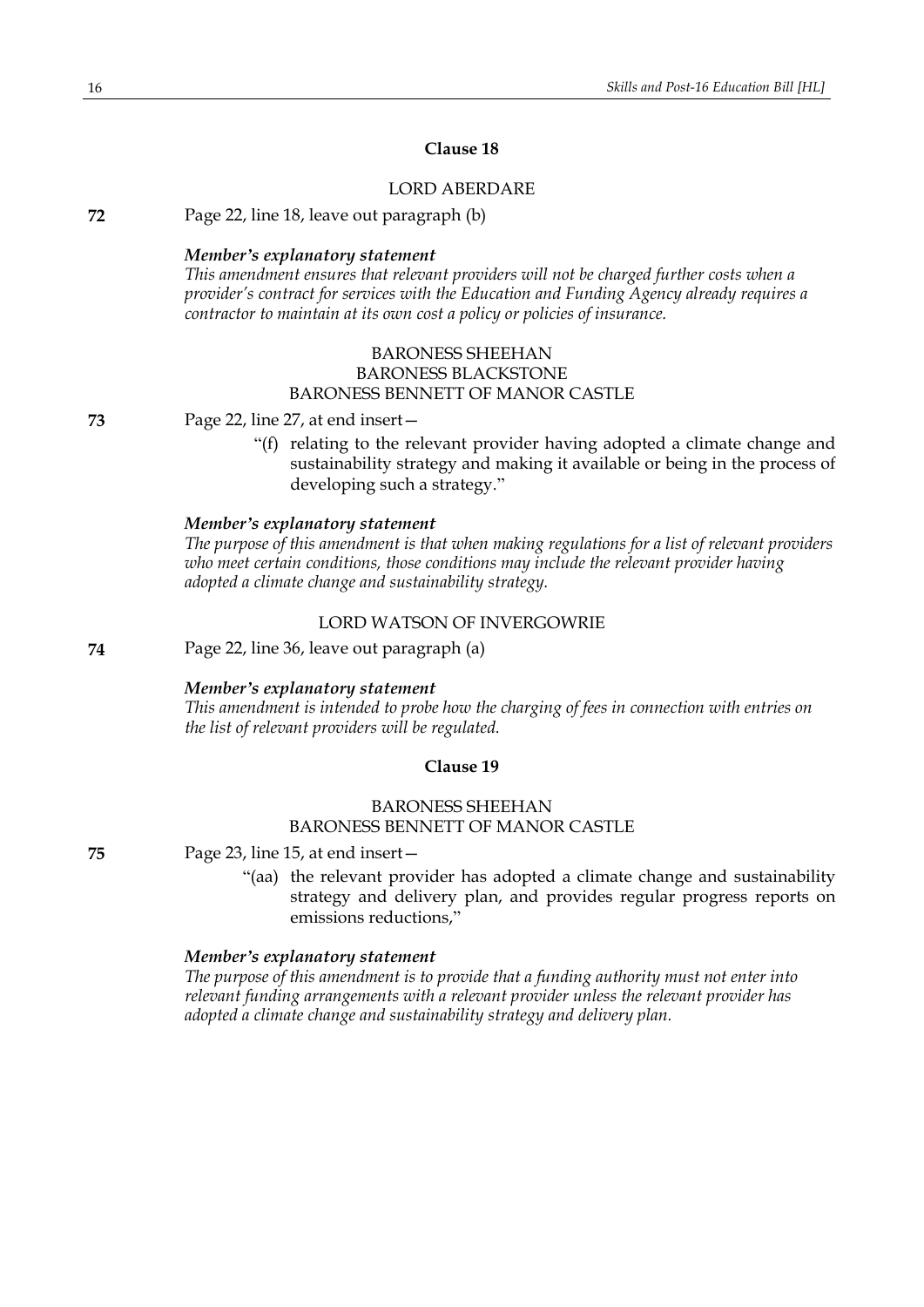### **After Clause 21**

### LORD CLARKE OF NOTTINGHAM LORD LAYARD LORD ROOKER

**76** Insert the following new Clause—

### **"Provision of opportunities for education and skills development**

- (1) Any person of any age has the right to free education on an approved course up to Level 3 supplied by an approved provider of further or technical education, if he or she has not already studied at that level.
- (2) Any approved provider must receive automatic in-year funding for any student covered by subsection (1), and supported by the Adult Education Budget, at a tariff rate set by the Secretary of State.
- (3) Any employer receiving apprenticeship funding shall spend at least two thirds of that funding on people who begin apprenticeships at Levels 2 and 3 before the age of 25."

### **Clause 22**

#### LORD LUCAS

**76A** Page 26, line 25, at end insert "including academic qualifications, taking into account other provision accessible locally."

### *Member's explanatory statement*

The purpose of this amendment is to make it clear that the role of an institution in the further *education sector is to ensure that there are no gaps in local provision, and that the Secretary of State must take account of provision from other providers that can reasonably be accessed locally e.g. online.*

### **After Clause 25**

### BARONESS BERRIDGE

#### **76B** Insert the following new Clause -

### **"Relevant date for purposes of fee limit for certain higher education courses**

In paragraph 3(3) of Schedule 2 to the Higher Education and Research Act 2017 (the fee limit where the provider has no access and participation plan), omit "before the calendar year"."

#### *Member's explanatory statement*

*Certain fee limits for academic years of higher education courses depend on whether the provider had a high level quality rating on a particular date. This new Clause changes that* date to 1 January in the calendar year in which the academic year begins from 1 January in the *previous calendar year.*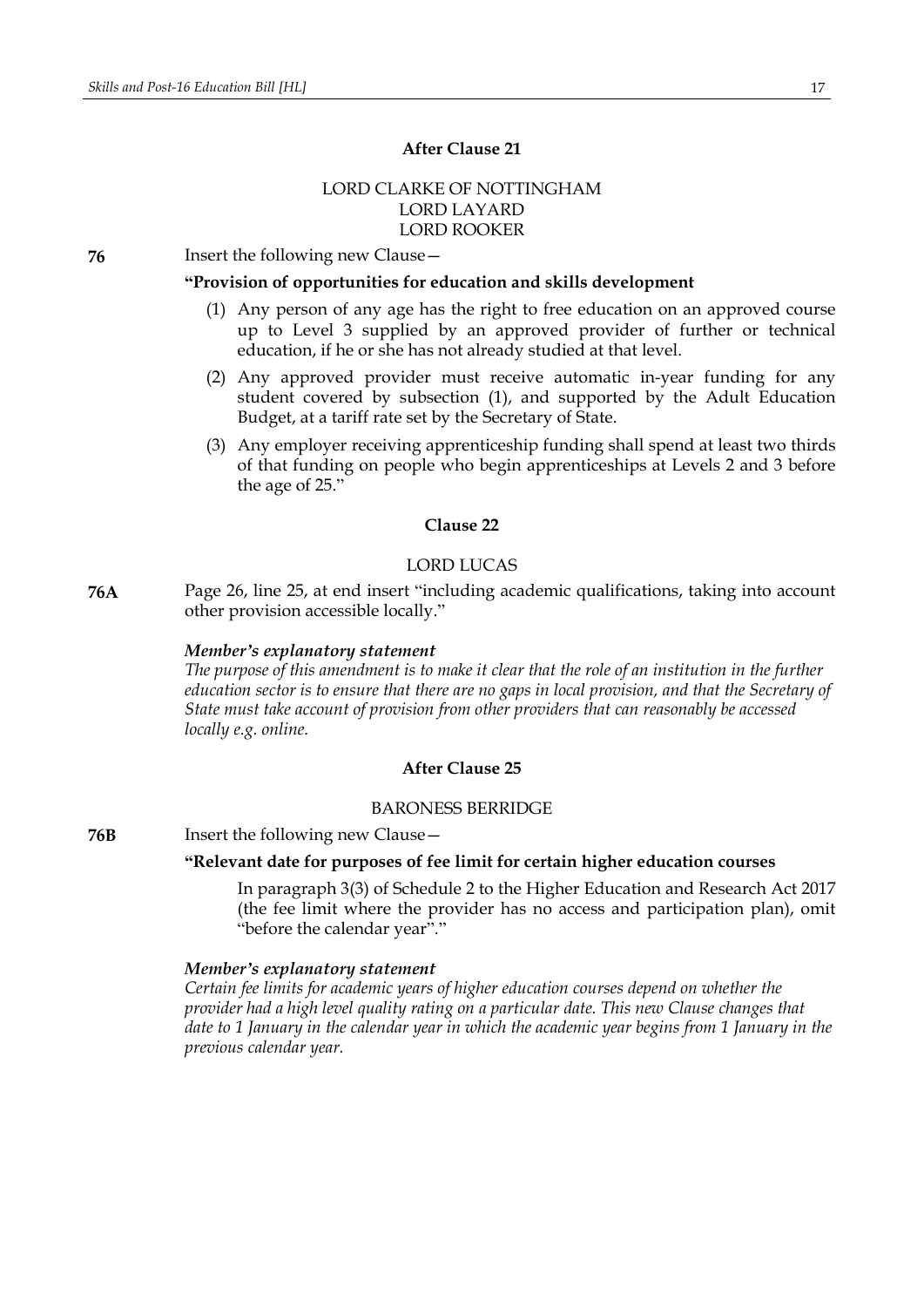### LORD STOREY BARONESS SHERLOCK

**77** Insert the following new Clause—

### **"Offence to provide or advertise cheating services**

- (1) A person commits an offence if the person provides, offers to provide or arranges for a third person to provide an academic cheating service to a student enrolled with a further, higher or post-16 education provider on—
	- (a) a course of study at such an education provider in the United Kingdom, or
	- (b) an overseas course of study provided at such an education provider in the United Kingdom, and

the academic cheating service is for commercial purposes.

(2) A person commits an offence if the person advertises or causes an advertisement to be published, either directly to a student enrolled with a further, higher or post-16 education provider, or through an intermediary."

### LORD STOREY

#### BARONESS GARDEN OF FROGNAL

### **78** Insert the following new Clause—

### "**Further education colleges: careers advice**

- (1) In carrying out inspections of further education colleges, Ofsted has a duty to take into account the careers advice provided to students by colleges, including for the delivery of LSIPs.
- (2) Ofsted may only give a good or outstanding rating to a college if it considers that the careers advice provided by the college is of a good or outstanding standard."

### *Member's explanatory statement*

*This amendment aims to ensure that young people are supported in their career choices with good careers guidance by making poor careers provision a limiting factor for grading in inspections.*

### LORD WATSON OF INVERGOWRIE

#### **79** Insert the following new Clause—

### **"Credit transfer arrangements**

- (1) The Secretary of State may by regulations make provision to facilitate credit transfer arrangements to allow students to move between education providers.
- (2) Regulations under this section are to be made by statutory instrument, and a statutory instrument containing regulations under this section may not be made unless a draft of the instrument has been laid before, and approved by a resolution of, each House of Parliament."

### *Member's explanatory statement*

*This amendment allows the Secretary of State to facilitate credit transfer arrangements to allow students to move between education providers.*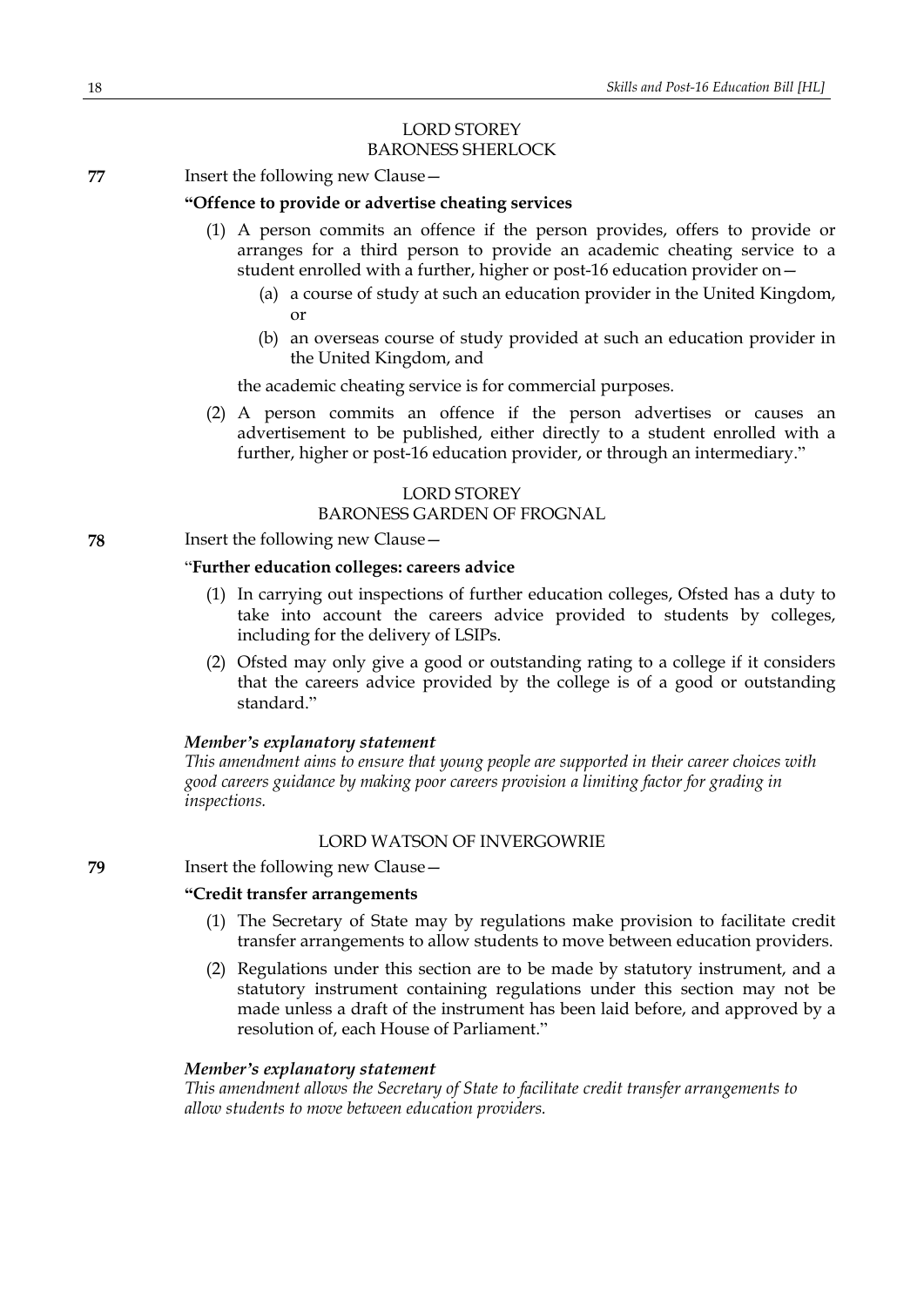### LORD WATSON OF INVERGOWRIE BARONESS GARDEN OF FROGNAL

### **80** Insert the following new Clause—

### **"Lifetime skills guarantee**

- (1) All persons aged 19 or older and under the state pension age have the right to study a fully-funded approved course for a qualification up to level 3 supplied by an approved provider of further, higher, or technical education if they—
	- (a) do not currently hold a level 3 qualification, or
	- (b) currently hold a level 3 qualification and the approved provider is satisfied that—
		- (i) the person would benefit from re-training, and
		- (ii) there is, or is likely to be, demand from employers in the occupations for employees who have obtained the particular qualification to be supplied.
- (2) The Secretary of State must prepare and publish a list of approved courses for the purposes of subsection (1).
- (3) The Secretary of State must consult on the list of approved courses to ensure that they are compatible with national levelling up and skills strategies.
- (4) The Secretary of State must review the list of approved courses at least every six months with a view to ensuring that they reflect the skills needed as the economy changes."

### *Member's explanatory statement*

*This amendment places the Government lifetime skills guarantee on a statutory footing, ensuring that all adults (aged 19 and over) without an A-Level or equivalent qualification or who hold such qualification but would benefit from re-skilling are able to study a fully-funded approved course. The Secretary of State is required to consult on and regularly review the list of approved courses to ensure that they are compatible with national skills strategies.*

### BARONESS WHITAKER BARONESS GREENGROSS LORD BOURNE OF ABERYSTWYTH THE LORD BISHOP OF DURHAM

### **81** Insert the following new Clause—

### **"National plan for addressing the attainment gap**

The Secretary of State must issue a national plan for those who have not achieved grade 4 or above in GCSEs in—

- (a) English, or
- (b) mathematics,

for the purposes of supporting such people to achieve a level of attainment in those subjects through higher education, further education or technical education, as is necessary to advance their skills and education."

#### *Member's explanatory statement*

*The purpose of this amendment is to ensure that everyone is supported to attain the level of English and/or maths skills they need by ensuring there is a requirement for the Department for Education to have a plan to close the attainment gap.*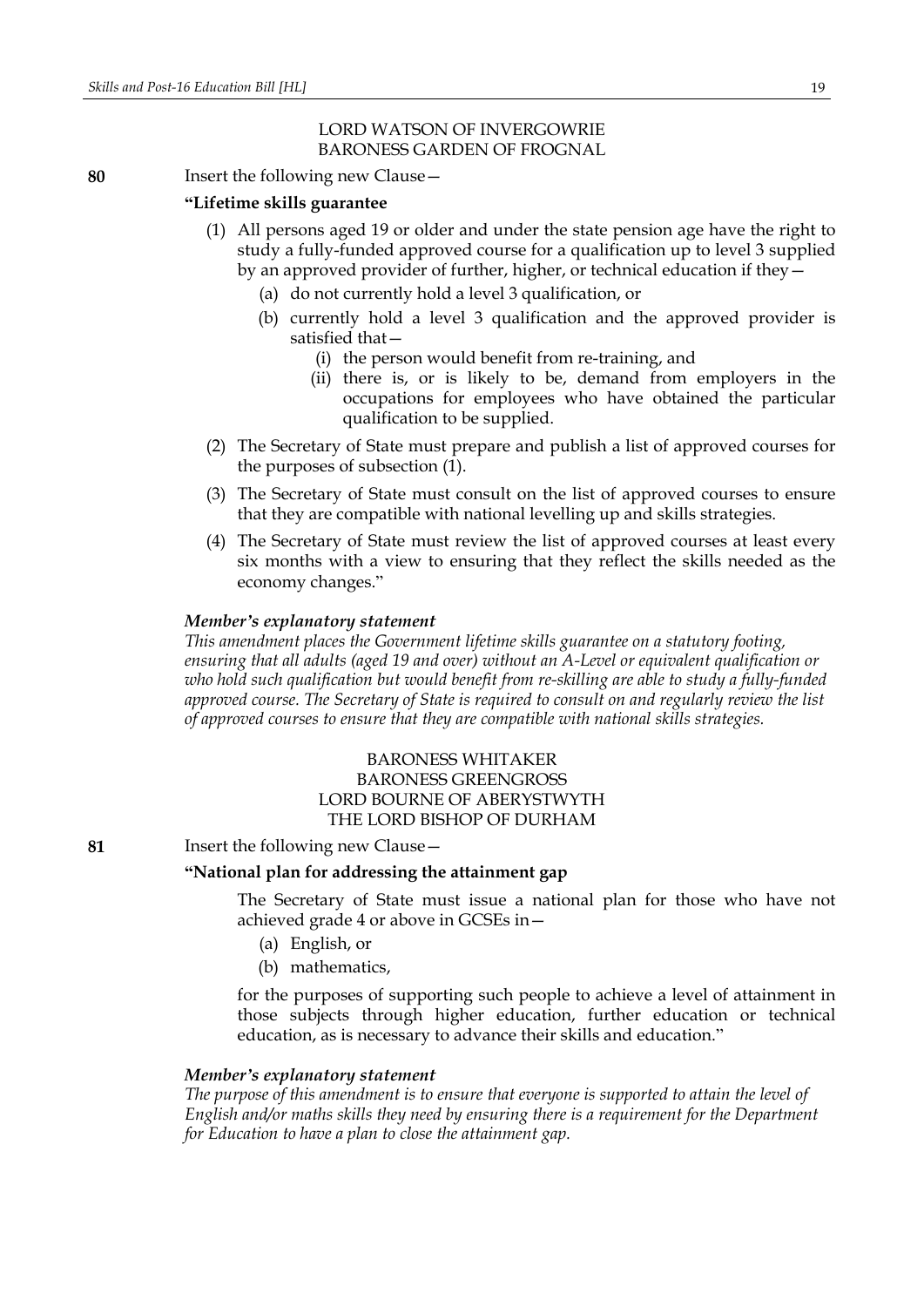### LORD BAKER OF DORKING LORD ADONIS BARONESS MORRIS OF YARDLEY LORD STOREY

**82** Insert the following new Clause—

#### **"Information about technical education: access to English schools**

- (1) The Education Act 1997 is amended as follows.
- (2) After section 42A insert—

#### **"42AB Information about technical education: access to English schools**

- (1) The proprietor of a school in England within subsection (3) must ensure that there is an opportunity for a range of education and training providers to access all registered pupils during Years 8 and 9, Year 11 and Year 13 for the purpose of informing them about approved technical education qualifications or apprenticeships.
- (2) The opportunity under subsection (1) must take place between 1 September and 28 February in each academic year.
- (3) A school is within this subsection if it provides secondary education and is one of the following—
	- (a) an Academy;
	- (b) an alternative provision Academy;
	- (c) a community, foundation or voluntary school;
	- (d) a community or foundation special school (other than one established in a hospital);
	- (e) a pupil referral unit.
- (4) The proprietor of a school in England within subsection (3) must prepare a policy statement setting out the circumstances in which education and training providers will be given access to all registered pupils for the purpose of informing them about approved technical education qualifications or apprenticeships.
- (5) The proprietor must ensure that the policy statement is followed.
- (6) The policy statement must include—
	- (a) any procedural requirements in relation to requests for access;
	- (b) grounds for granting and refusing requests for access;
	- (c) details of premises or facilities to be provided to a person who is given access.
- (7) The proprietor may revise the policy statement from time to time.
- (8) The proprietor must publish the policy statement and any revised statement.
- (9) In this section "approved technical education qualification" means a qualification approved under section A2DA of the Apprenticeships, Skills, Children and Learning Act 2009.""

#### *Member's explanatory statement*

*This amendment will make it a duty for secondary schools to allow access for alternative education providers to meet all students aged 13-14, 15-16, and 18 annually between 1 September and 28 February as school enrolment lists close in March. At present this duty does not exist.*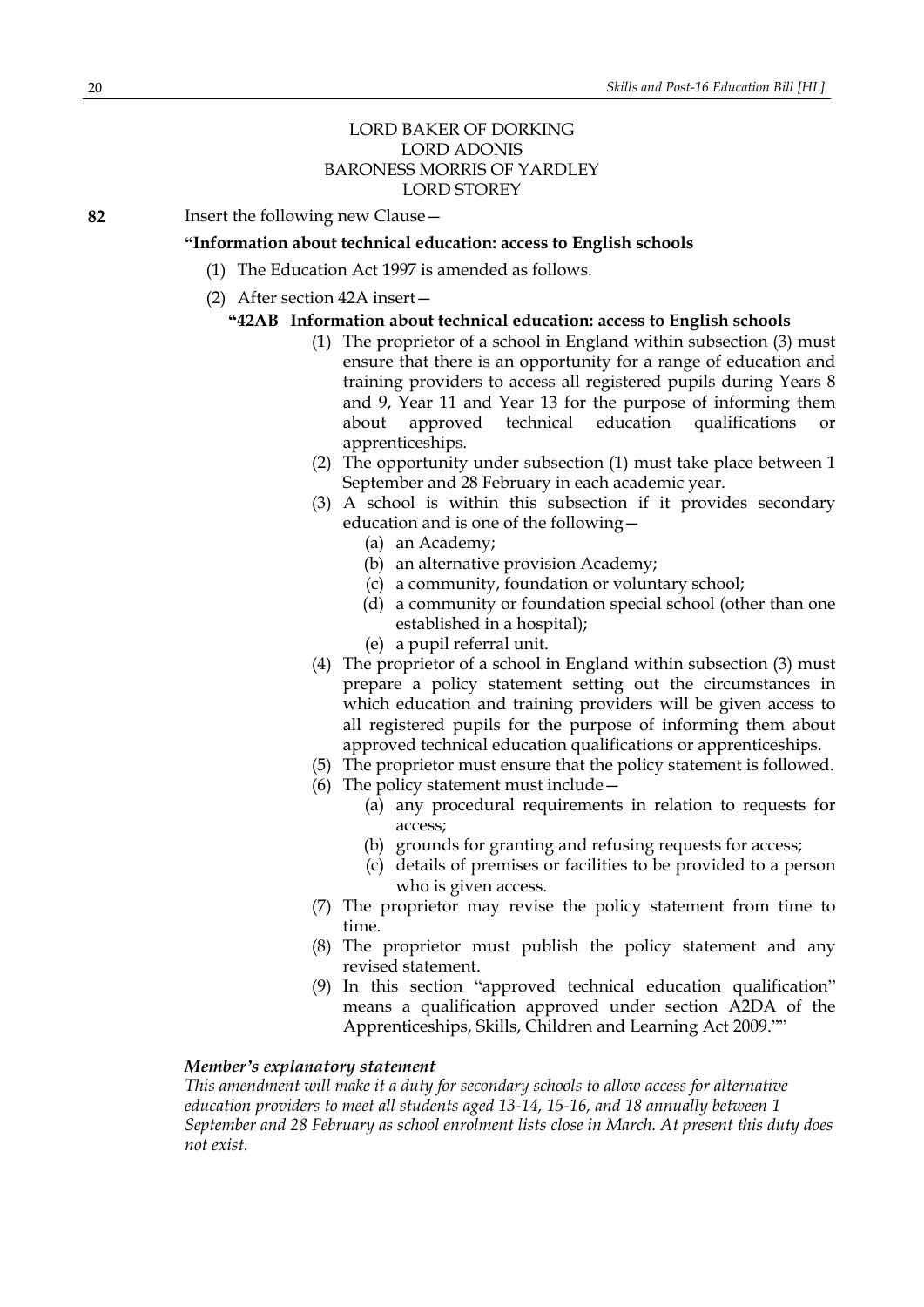#### LORD PATEL LORD ABERDARE

### **83** Insert the following new Clause—

### **"Duty to publish and update a careers strategy for England**

- (1) The Secretary of State must publish a strategy for the purposes of improving careers education for persons receiving education or training—
	- (a) in the course of further education;
	- (b) in the course of an approved apprenticeship;
	- (c) for the purposes of an approved technical education qualification; or
	- (d) for the purposes of approved steps towards occupational competence;

in England.

- (2) The strategy must be laid before each House of Parliament.
- (3) The strategy must be updated every three years.
- (4) With each review of the strategy the Secretary of State must also review the funding available to further education providers to meet the requirements laid out in the strategy."

#### *Member's explanatory statement*

*This amendment looks to ensure that there is always an up-to-date careers strategy in England.*

### **84** Insert the following new Clause—

#### **"Careers hubs in England**

The Secretary of State must ensure that all further education providers in England have access to support, training, guidance and specialist advice via a careers hub, as defined by the Careers & Enterprise Company, in their local area."

#### *Member's explanatory statement*

*This new Clause is looking to ensure that all further education providers in England will be able to access the support, training and guidance that careers hubs can offer.*

### LORD LUCAS BARONESS HAYMAN BARONESS BLACKSTONE BARONESS SHEEHAN

**85** Insert the following new Clause—

### **"National Strategic Skills Audit?**

- (1) The Secretary of State may by regulations make provision to convene a national strategic skills panel to conduct a National Strategic Skills Audit in relation to assessing medium and long term national skills needs in order to achieve the United Kingdom's climate change and biodiversity targets.
- (2) When conducting an audit under subsection (1) the national strategic skills panel must consult widely including with the recognised supervisory bodies in England that are concerned with enterprise and skills.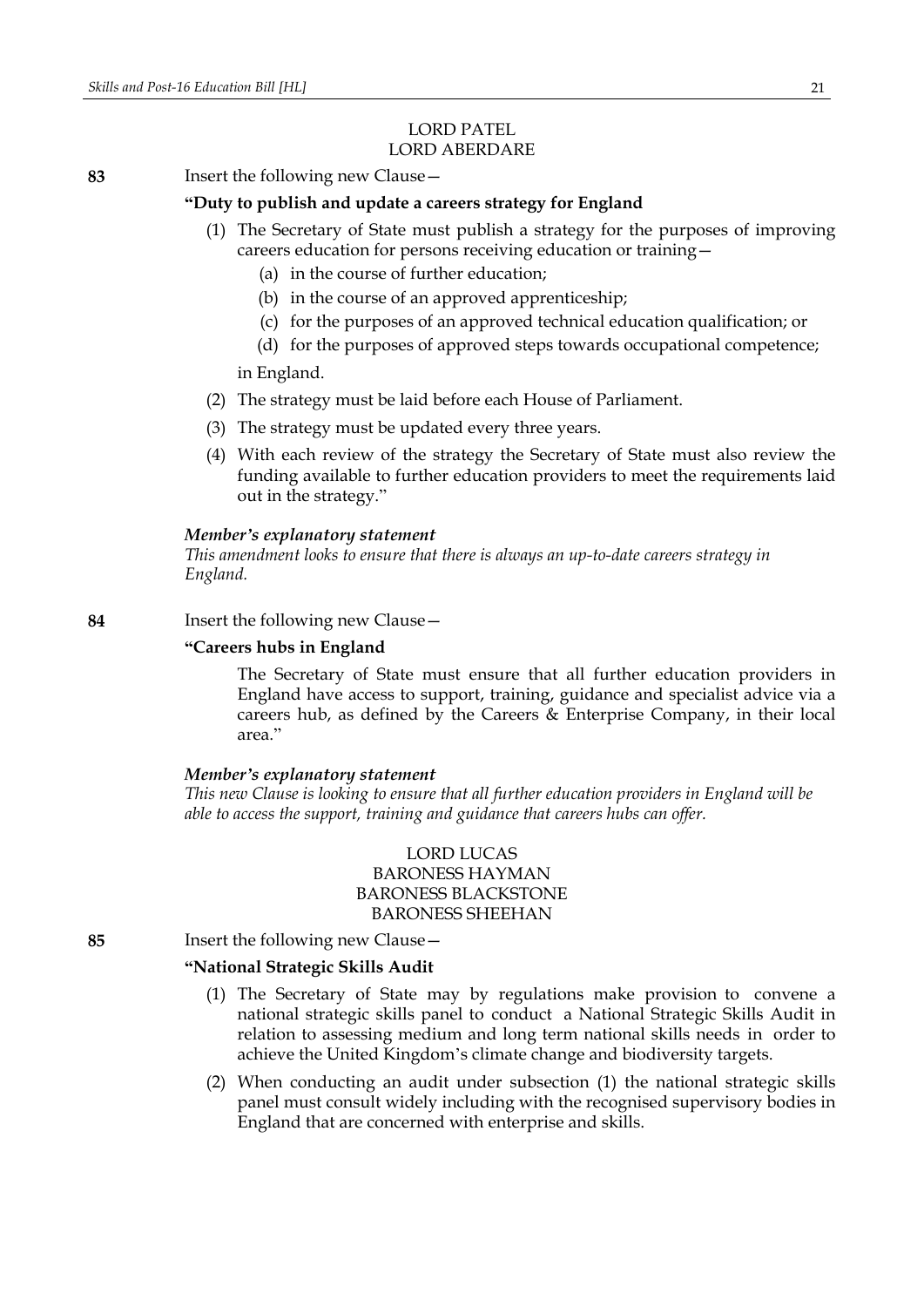### **After Clause 25** *- continued*

(3) The National Strategic Skills Audit must be reviewed, and if appropriate, modified within each period of 3 years beginning with the day on which the most recent review was completed under this section."

### *Member's explanatory statement*

*This amendment introduces a requirement on the Secretary of State to establish a panel to carry out a national skills audit which would include consideration of net zero future jobs and skills and which would require a review every 3 years.*

### LORD TOUHIG

#### **86** Insert the following new Clause—

### **"16 to 19 Academies: designation**

- (1) The Secretary of State may make an order under section 69(3) of the School Standards and Framework Act 1998 (relating to the designation of foundation or voluntary schools as having a religious character) by virtue of section 124B(1) of that Act in respect of a 16 to 19 Academy as if it were an independent school.
- (2) Any 16 to 19 Academy so designated is a school.
- (3) In section 4(1B) of the Education Act 1996, after "16 to 19 Academy" insert ", other than a 16 to 19 Academy designated by an order made under section 69(3) of the School Standards and Framework Act 1998.""

### *Member's explanatory statement*

*This amendment aims to allow sixth form college corporations with a religious character to convert to Academies without losing their religious character.*

#### LORD STOREY LORD SHIPLEY

### **87** Insert the following new Clause—

#### **"Review of Kickstart scheme**

- (1) The Secretary of State must review the operation of the Kickstart scheme.
- (2) The review under subsection (1) must consider—
	- (a) extending the lifetime of the current scheme; and
	- (b) extending the criteria of those eligible to benefit from the scheme beyond those receiving universal credit."

### LORD WILLETTS

### **88** Insert the following new Clause—

### **"The Student Loans Company communication with graduates**

- (1) The Secretary of State must by regulations provide that the Student Loans Company must—
	- (a) provide universities with anonymised information about their graduates' incomes;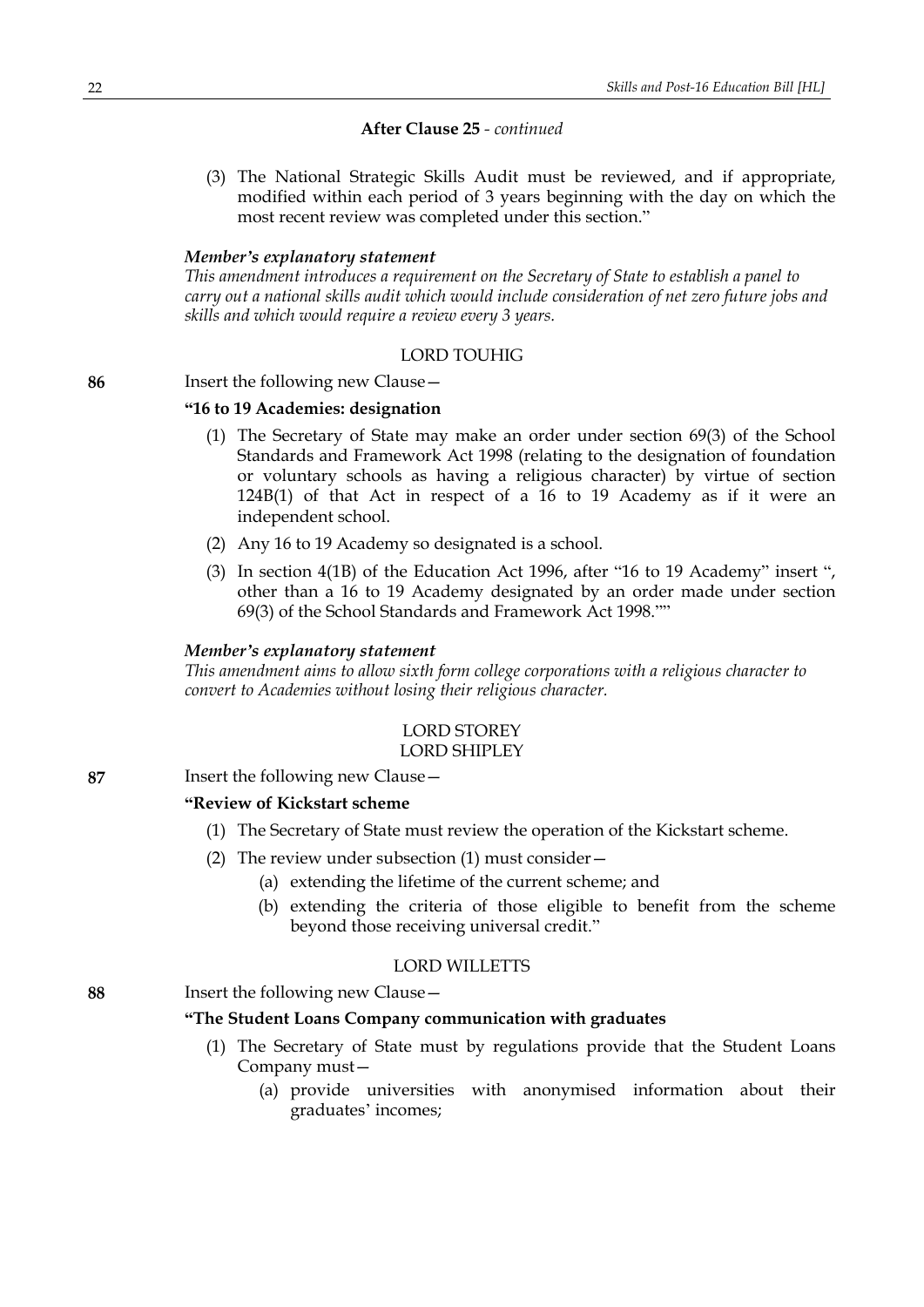#### **After Clause 25** *- continued*

- (b) facilitate universities' communication through the Student Loans Company with their graduates without passing any personal data to any university, unless a graduate has specifically opted out; and
- (c) facilitate National Employment Savings Trust (NEST) communication through the Student Loans Company with graduates at the earlier of—
	- (i) the two years preceding the predicted completion of their graduate repayments, or
	- (ii) between the 28th and 30th year of their graduate repayments without passing any personal data to NEST,

unless a graduate has specifically opted out.

(2) Regulations under this section are to be made by statutory instrument, and a statutory instrument containing regulations under this section may not be made unless a draft of the instrument has been laid before, and approved by a resolution of, each House of Parliament."

#### *Member's explanatory statement*

*This amendment enables universities to use the SLC to communicate with their graduates to encourage greater uptake of lifelong learning opportunities. Anonymised SLC data about graduates' earnings may also be provided to universities to enable them to improve graduate outcomes. It also could nudge graduates into greater pensions investment through NEST.*

#### **89** [*Withdrawn*]

**89A** Insert the following new Clause—

### **"Access to learner data for research**

- (1) Key learner data must be shared for research purposes, including longitudinal studies, in accordance with Part 5, Chapter 5 of the Digital Economy Act 2017, or equivalent legislation concerning data not covered by the 2017 Act.
- (2) What constitutes "key learner data" must be reasonably defined by researchers on a case-by-case basis and may be taken to include, but not be confined to, graduates' employment and income data.
- (3) Organisations controlling key learner data must take all reasonable endeavours to make the data available for research in line with subsection (1)."

#### *Member's explanatory statement*

*The purpose of this amendment is to ensure that administrative data is available for research and longitudinal studies that will inform, and improve, public policymaking.*

### **90** Insert the following new Clause—

#### **"Review of student loans**

- (1) The Secretary of State must review and update all the terms of—
	- (a) student loans, and
	- (b) graduate payments,

every five years.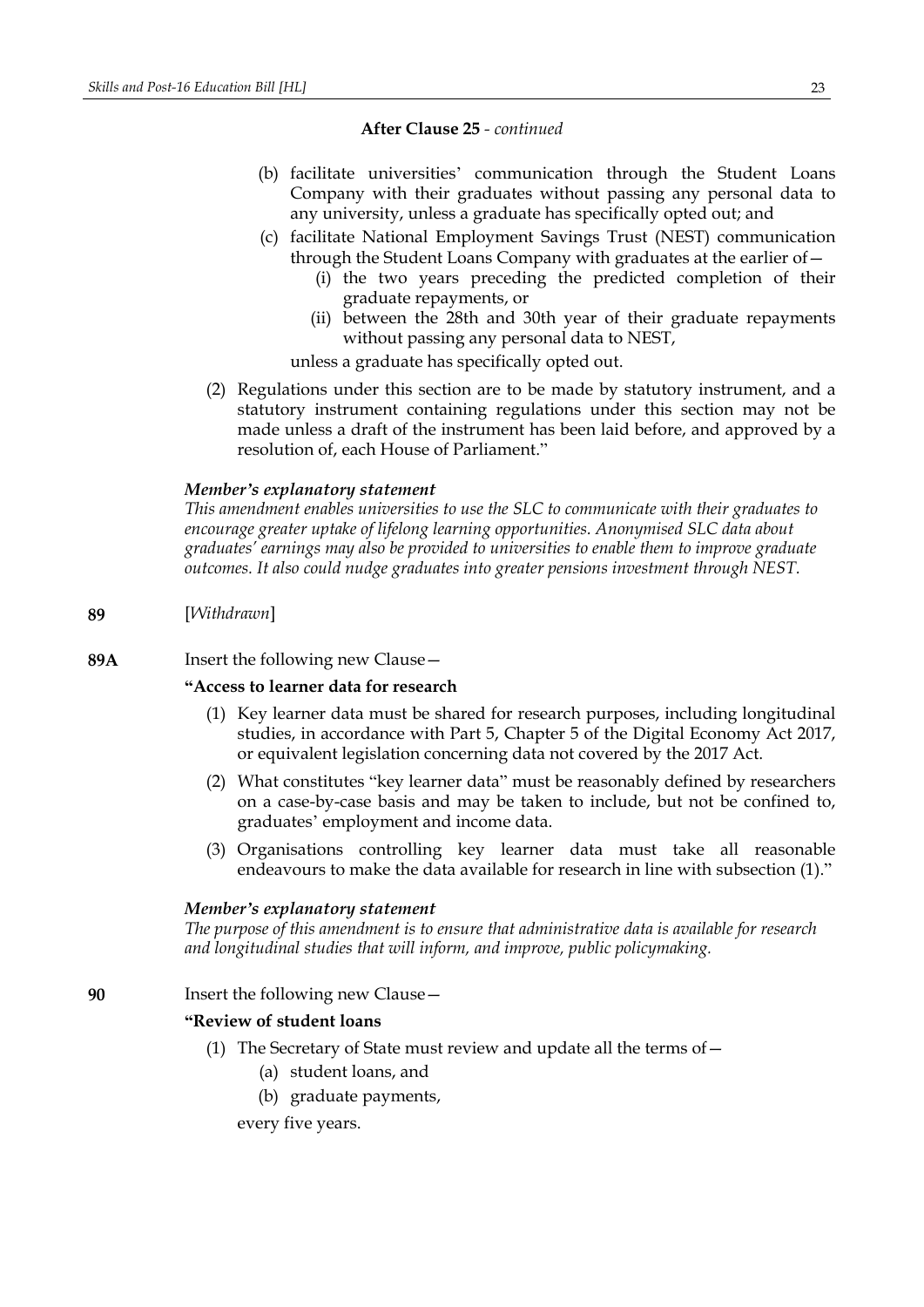### **After Clause 25** *- continued*

(2) The outcome of the review under subsection (1) must be published within six months of its completion."

### *Member's explanatory statement*

*The purpose of this amendment is to ensure that there is a regular review of the student loan system so that can any problems can be identified and changes made.*

### THE LORD BISHOP OF DURHAM LORD ADDINGTON BARONESS MORRIS OF YARDLEY

#### **90A** Insert the following new Clause—

### **"Universal credit conditions: receiving education**

- (1) In section 4 of the Welfare Reform Act 2012—
	- (a) in subsection (1) omit paragraph (d), and
	- (b) omit subsection (6).
- (2) The Secretary of State may by regulations made by statutory instrument make consequential provision.
- (3) A statutory instrument containing regulations under this section is subject to annulment in pursuance of a resolution of either House of Parliament."

### *Member's explanatory statement*

*This amendment would remove the restriction that those "receiving education" cannot claim Universal Credit, which at present may impede some of the most disadvantaged from benefitting from learning opportunities. It is intended to probe how the Government plans to incentivise take-up of training programmes, and to elicit how cross-departmental working can be made more effective in transforming learning and skills.*

#### **90B** Insert the following new Clause—

### **"Long-term funding review**

- (1) The Secretary of State must commission a panel of experts to review of the long-term funding for skills and post-16 education.
- (2) The panel must consider and make recommendations about—
	- (a) resources available for different types of technical training, further education and higher education;
	- (b) support for disadvantaged students and those with special education needs;
	- (c) the impact of this Act on the long-term funding for skills and post-16 education.
- (3) The panel must conclude their review and make a report to the Secretary of State with their findings and recommendations.
- (4) Within the period of one year beginning with the day on which this Act is passed, the Secretary of State must lay the panel's report before Parliament."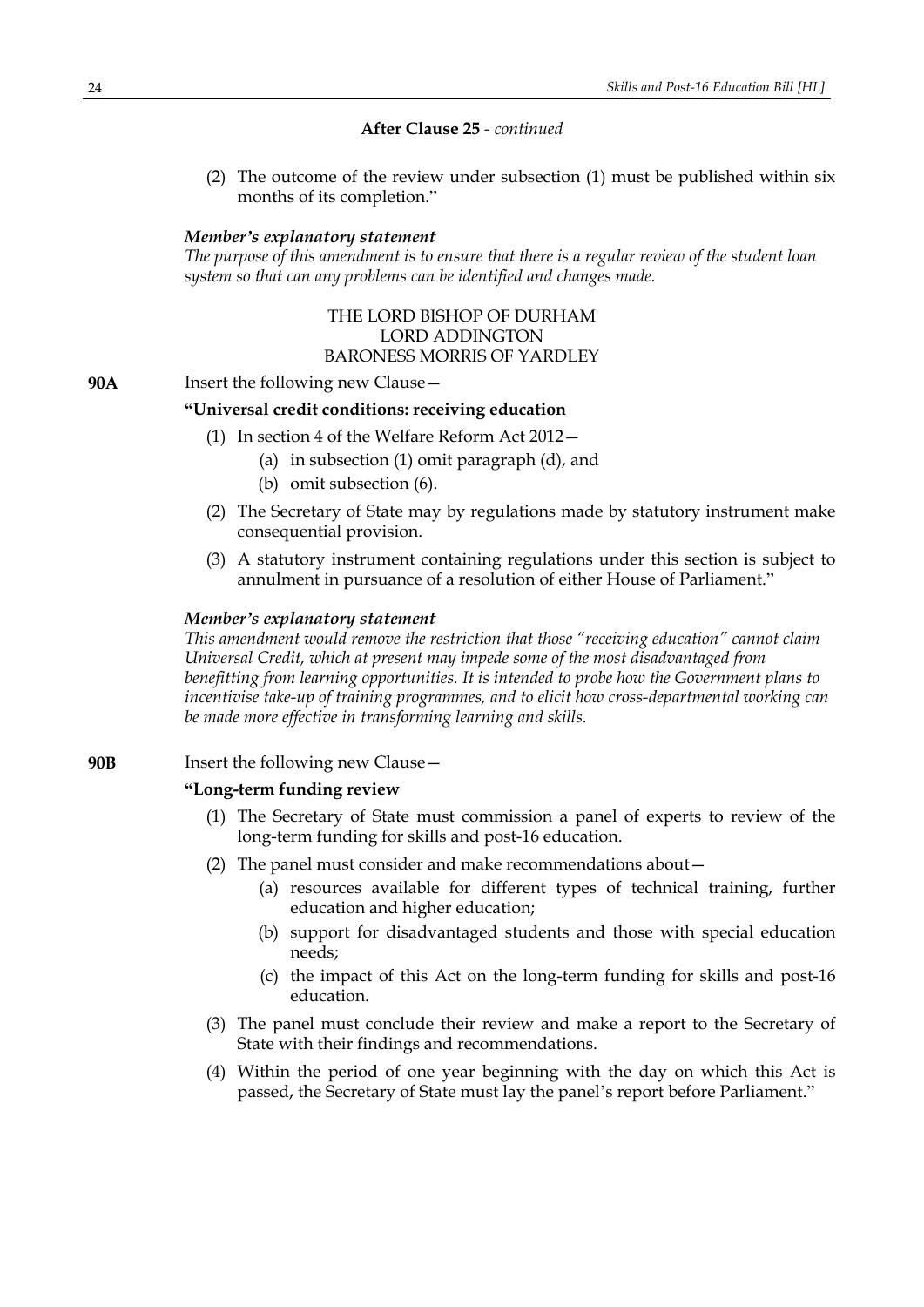*This is a probing amendment, intended to draw out the Government's plans to introduce a longer-term funding settlement for FE, as called for by the Education Select Committee, prefigured in the White Paper and signalled, as the direction of travel by recent increases in core FE funding, capital funding allocations and the longer term Lifelong Learning Entitlement.*

### **Before Clause 14**

#### LORD STOREY

### BARONESS GARDEN OF FROGNAL

**91** Insert the following new Clause—

### "**Personal Education and Skills Account**

- (1) A Personal Education and Skills Account ("PESA") is an account—
	- (a) held by an eligible adult (an "account holder"); and
	- (b) which satisfies the requirements of this section.
- (2) An eligible adult is a person who—
	- (a) is aged 18 or over; and
	- (b) is ordinarily resident in England.
- (3) A PESA may be held only with a person (an "account provider") who has been approved by the Secretary of State in accordance with regulations.
- (4) The Secretary of State may by regulations establish a body to administer the operation of the PESA scheme.
- (5) In the case of each person who is eligible under subsection (2), the body established under subsection (4) must open a PESA for that person.
- (6) If a person does not wish to hold a PESA, they must inform the body under subsection (4) in writing in accordance with regulations.
- (7) The Secretary of State must pay into each PESA a deposit of  $\text{\pounds}4,000$  during the year in which each account holder attains the age of 25 and a deposit of £3,000 during the year in which each account holder attains—
	- (a) the age of 40; and
	- (b) the age of 55.
- (8) Further contributions may be made to a PESA by  $-$ 
	- (a) an account holder;
	- (b) employers; or
	- (c) any other person as may be prescribed by regulations by the Secretary of State.
- (9) At any time after an account holder has attained the age of 25, they may transfer funding from their PESA to an approved institution for their chosen education or training course.
- (10) For the purposes of subsection  $(9)$  an "approved institution" is  $-$ 
	- (a) a "relevant provider" under section 18;
	- (b) such other education or training providers as may be approved by the Office for Students.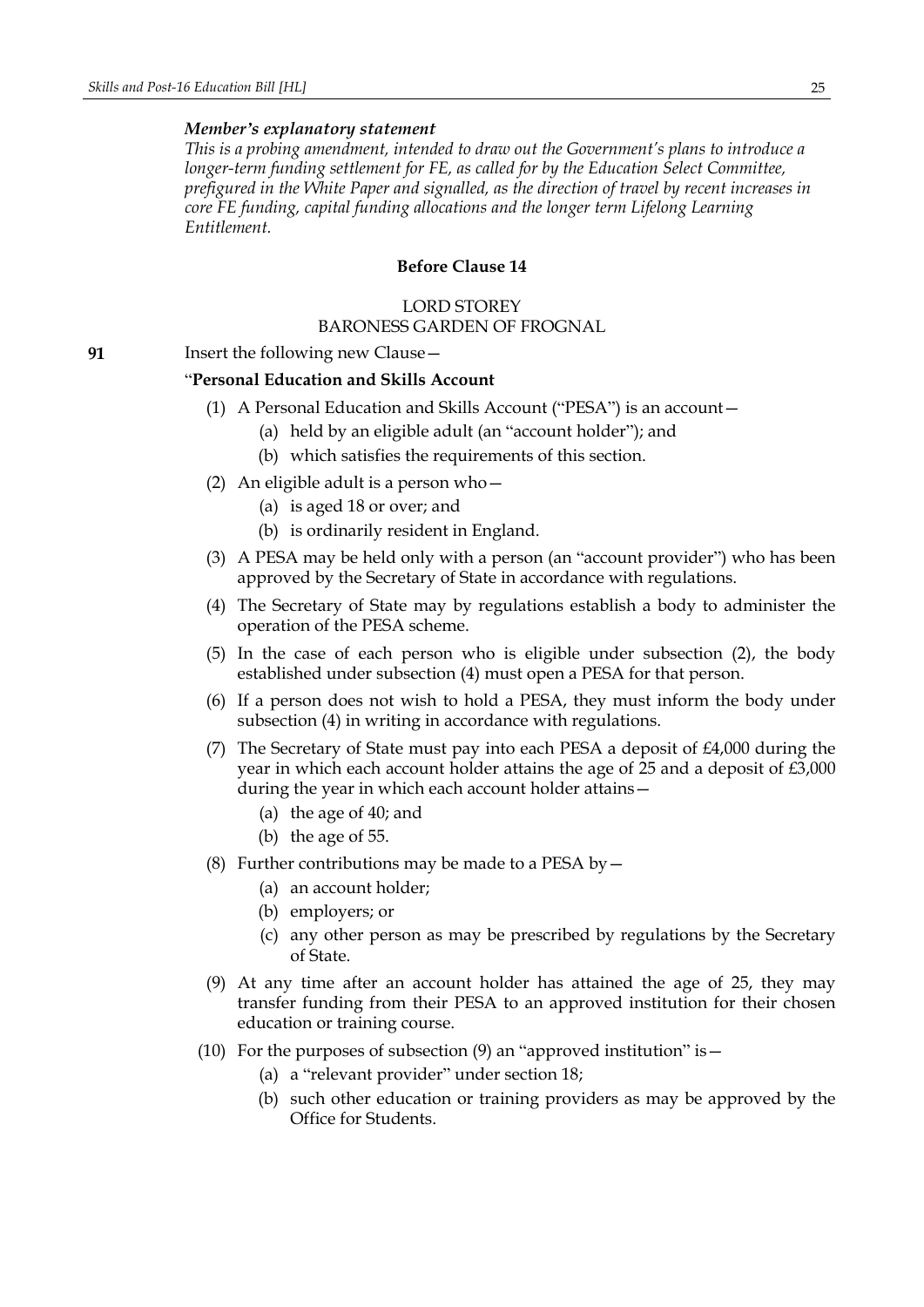### **Before Clause 14** *- continued*

(11) Prior to an account holder making an initial funding transfer, the National Careers Service must offer a careers guidance consultation to that account holder."

#### *Member's explanatory statement*

*This amendment provides for individual "skills wallets" which may be used by a person to pay for education and training courses throughout their lifetime. The Government will make a payment of £4,000 when an individual turns 25 and then two further payments of £3,000 when an individual turns 40 and 55.*

### **Clause 15**

### BARONESS BERRIDGE

**91A** Page 18, line 17, leave out "In section 83(1) of"

#### *Member's explanatory statement*

*This is consequential on the Minister's second amendment at page 18, line 17.*

- **91B** Page 18, line 17, after "2017" insert "is amended as follows.
	- (2) In section 9 (mandatory transparency condition for certain providers), after subsection (3) insert—
		- "(3A) The OfS must not request information relating to modules by virtue of a transparency condition more frequently than it requests information relating to full courses by virtue of the condition."
	- (3) In section 11 (duty to publish a list regarding the fee limit condition)  $-$ 
		- (a) in subsection  $(1)(b)$ , after "course" insert "which is a full course";
		- (b) in subsection (2), after "qualifying course" insert "which is a full course";
		- (c) in the heading, after "condition" insert "in connection with full courses".
	- (4) In section 65 (duty to publish higher education information)—
		- (a) in subsection (3), after "information" insert ", where it relates to full courses,";
		- (b) after subsection (3) insert—
			- "(3A) The information, where it relates to modules, must be published—
				- (a) at appropriate times, but
				- (b) no more frequently than once a year.";
		- (c) in subsections  $(5)$ ,  $(6)$  and  $(7)$ , after " $(3)$ " insert ",  $(3A)$ ".
	- (5) In section 83(1)"

### *Member's explanatory statement*

*This amendment ensures that certain requirements for higher education providers, and the Office for Students or a designated body, about providing and publishing information are no greater in relation to modules than to full courses, and that the requirement for the Office for Students to publish fee limits applies only in relation to full courses.*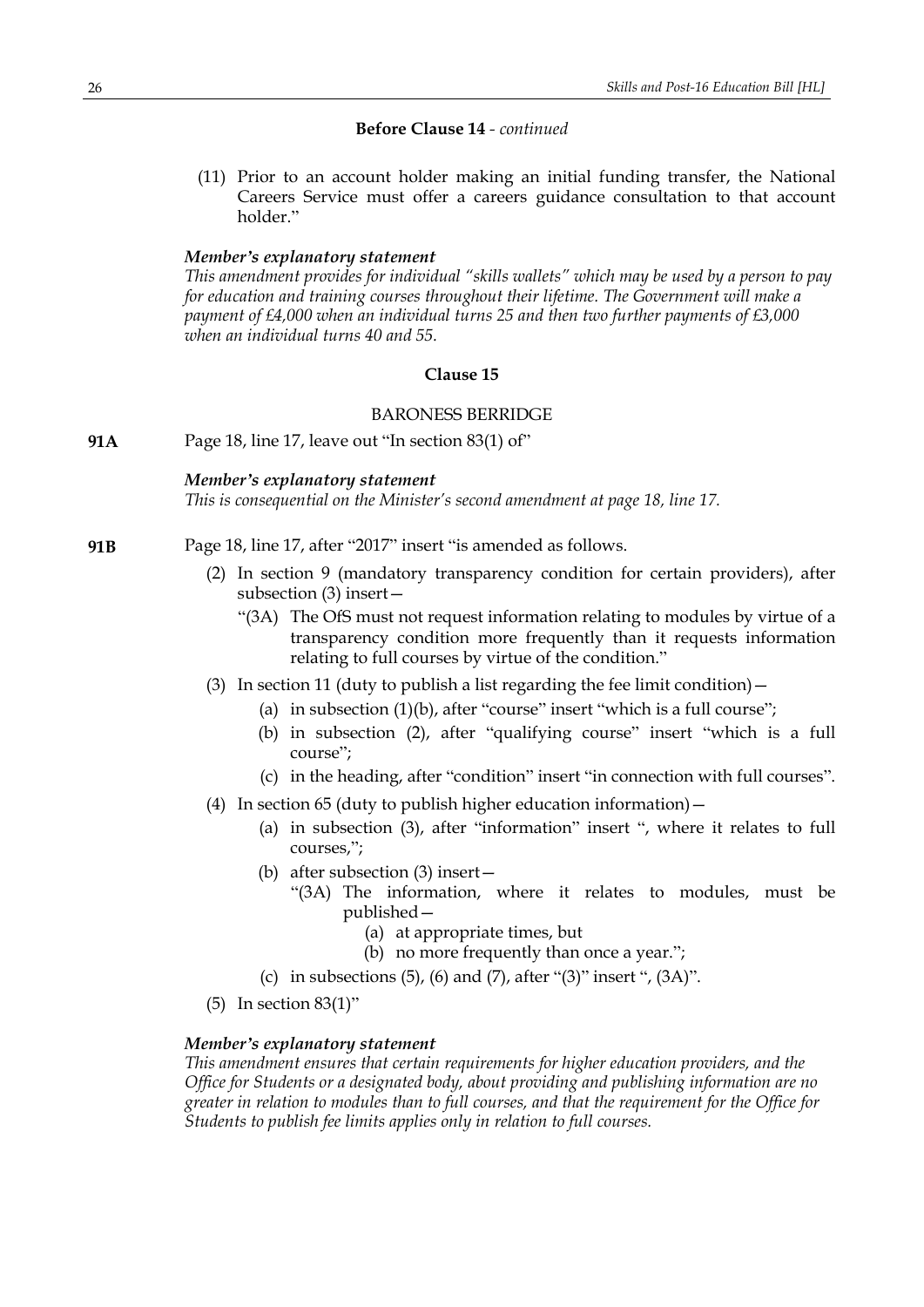- **91C** Page 18, line 23, leave out from "course" to end of line 24 and insert ", where it is undertaken otherwise than as part of that course;".
	- (6) In section 85 (definitions)—
		- (a) in subsection  $(1)$ , at the appropriate place insert  $-$

""full course" means a higher education course that is not a module of another higher education course;";

- (b) after subsection (1) insert—
	- "(1A) References in this Part to modules (except in relation to references to the full course of which the module forms part) are to modules which are—
		- (a) modules of full courses, but
		- (b) undertaken otherwise than as part of those courses.""

#### *Member's explanatory statement*

*This amendment clarifies that the two categories of higher education course for the purposes of Part 1 of the Higher Education and Research Act 2017 are full courses and modules of full courses where they are undertaken otherwise than as part of full courses, and defines references to modules accordingly.*

### **After Clause 15**

### LORD JOHNSON OF MARYLEBONE BARONESS GARDEN OF FROGNAL

**92** Insert the following new Clause—

### **"Availability of lifelong learning entitlement**

- (1) The lifelong learning entitlement is available to any student regardless of—
	- (a) prior qualification,
	- (b) subject being studied,
	- (c) intensity of study, or
	- (d) restrictions on student numbers (excluding for medicine, dentistry, veterinary science, and undergraduate teacher training).
- (2) The Secretary of State may not, in exercising powers under this or any other Act in relation to the lifelong learning entitlement, restrict access to the scheme on the grounds set out in subsection (1)."

### *Member's explanatory statement*

*This amendment is intended to ensure that the lifelong learning entitlement is available to those who wish to pursue a qualification at a level equivalent to or lower than one they already hold, and in any subject at any pace or course structure, and to prevent Government-imposed caps on student numbers that restrict student choice.*

### BARONESS JANKE LORD STOREY

**93** Insert the following new Clause—

### **"Access to Universal Credit for full time study or training**

- (1) The Universal Credit Regulations 2013 (SI 2013/376) are amended as follows.
- (2) In regulation 12, leave out paragraph 2(b).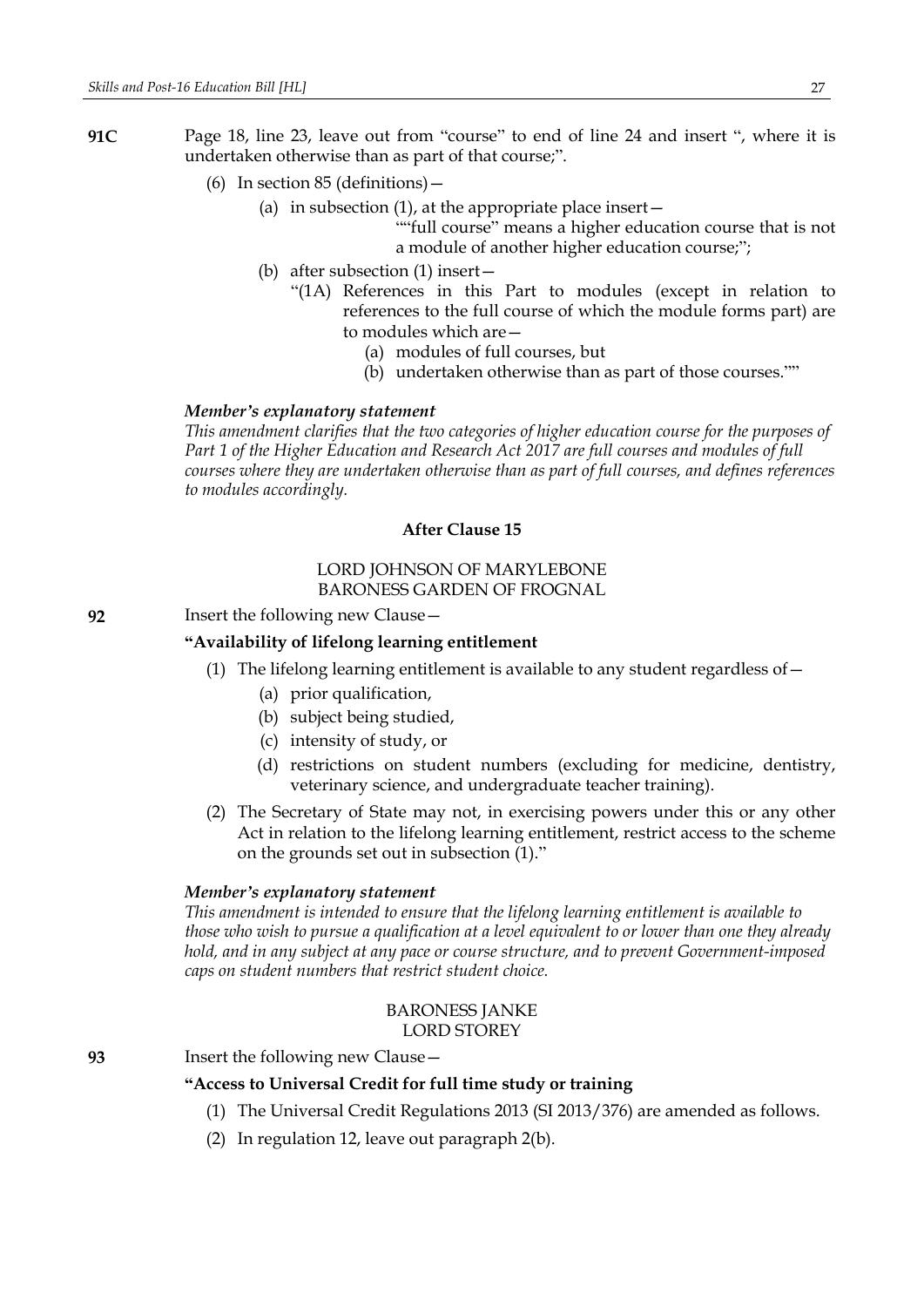### **After Clause 15** *- continued*

- (3) In regulation 14, leave out sub-paragraph (a)(ii).
- (4) In regulation 95, after paragraph (2)(b) insert—
	- "(c) for the claimant to carry out study necessary for a course leading to the Lifetime Skills Guarantee.""

#### *Member's explanatory statement*

*This amendment would allow individuals studying or training full-time for a qualification below advanced level to receive Universal Credit.*

> LORD WATSON OF INVERGOWRIE BARONESS BENNETT OF MANOR CASTLE

**94** Insert the following new Clause—

### **"Duration of lifelong loan entitlement**

As soon as practicable after this Act is passed, the Secretary of State must consult on extending the duration of the lifelong loan entitlement to up to six years equivalent funding."

### *Member's explanatory statement*

*This would require the Secretary of State to consult on extending the Lifelong Loan Entitlement (LLE) to six years in order to give those studying part-time or who may need to pause their studies more flexibility.*

> LORD WATSON OF INVERGOWRIE BARONESS BENNETT OF MANOR CASTLE BARONESS GARDEN OF FROGNAL

### **95 "Lifelong loan entitlement eligibility**

- (1) All students are eligible for the lifelong loan entitlement regardless of  $-$ 
	- (a) prior qualification,
	- (b) subject being studied,
	- (c) mode of study,
	- (d) institution of study,
	- (e) location of study, including remote learning, or
	- (f) whether they are studying modules or full qualifications.
- (2) The Secretary of State may not, in exercising powers under this or any other Act in relation to the lifelong loan entitlement, restrict access to the scheme on the grounds set out in subsection (1)."

#### *Member's explanatory statement*

*This amendment removes the Equivalent or Lower Qualification (ELQ) exemption rule for the Lifelong Loan Entitlement (LLE) to ensure eligibility for student loan funding for another qualification at that or a lower level to facilitate career changes. It also ensures LLE eligibility regardless of subject, intensity of study, institution and learning style.*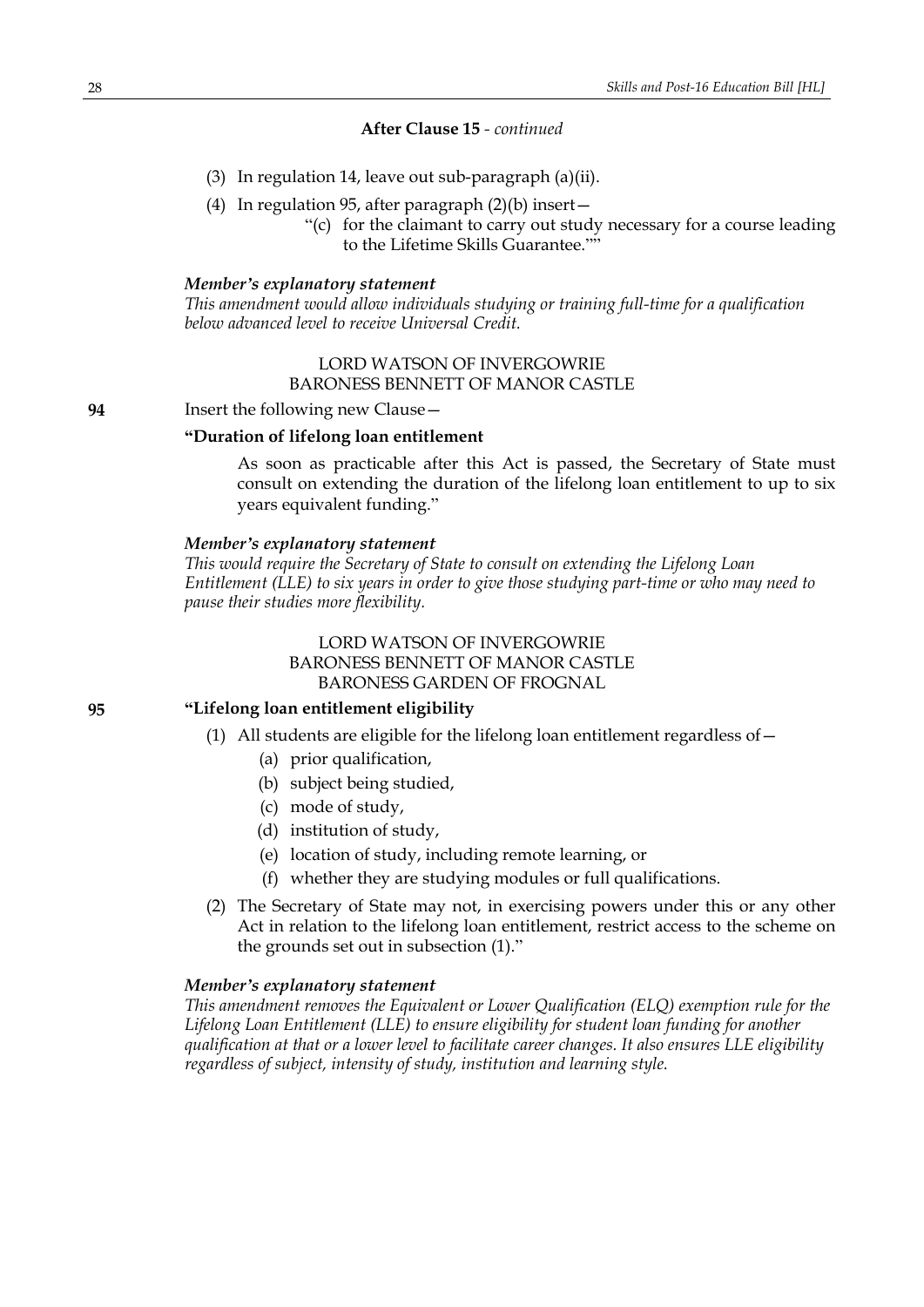### LORD WATSON OF INVERGOWRIE BARONESS BENNETT OF MANOR CASTLE

### **96** Insert the following new Clause—

#### **"Maintenance component of lifelong learning loans**

- (1) The Secretary of State may by regulations make provision for the lifelong learning entitlement to include maintenance provision for living costs.
- (2) Regulations under this section are to be made by statutory instrument, and a statutory instrument containing regulations under this section may not be made unless a draft of the instrument has been laid before, and approved by a resolution of, each House of Parliament."

### *Member's explanatory statement*

*This amendment allows the Secretary of State to make provision for the LLE to include maintenance provisions to support living costs to help disadvantaged students.*

**97** Insert the following new Clause—

### **"Access to Sharia-compliant lifelong learning loans**

- (1) The Secretary of State may make provision by regulations for Sharia-compliant student finance to be made available as part of the lifelong learning entitlement.
- (2) Regulations under this section are to be made by statutory instrument, and a statutory instrument containing regulations under this section may not be made unless a draft of the instrument has been laid before, and approved by a resolution of, each House of Parliament."

#### *Member's explanatory statement*

*This amendment allows the Secretary of State to make provision for Sharia-compliant LLE loans to ensure that the LLE is not a barrier to participation and upskilling.*

### BARONESS SHERLOCK

### BARONESS BENNETT OF MANOR CASTLE

**98** Insert the following new Clause—

### **"Reforming universal credit conditionality**

- (1) The Secretary of State may by regulations make provisions to amend universal credit conditionality with a view to ensuring that adult learners who are—
	- (a) unemployed, and
	- (b) in receipt of universal credit,

remain entitled to universal credit if they enrol on an approved course for a qualification up to Level 3.

(2) Regulations under this section are to be made by statutory instrument, and a statutory instrument containing regulations under this section may not be made unless a draft of the instrument has been laid before, and approved by a resolution of, each House of Parliament."

#### *Member's explanatory statement*

*This is a probing amendment to clarify whether the Government intend to reform universal credit to support skills development.*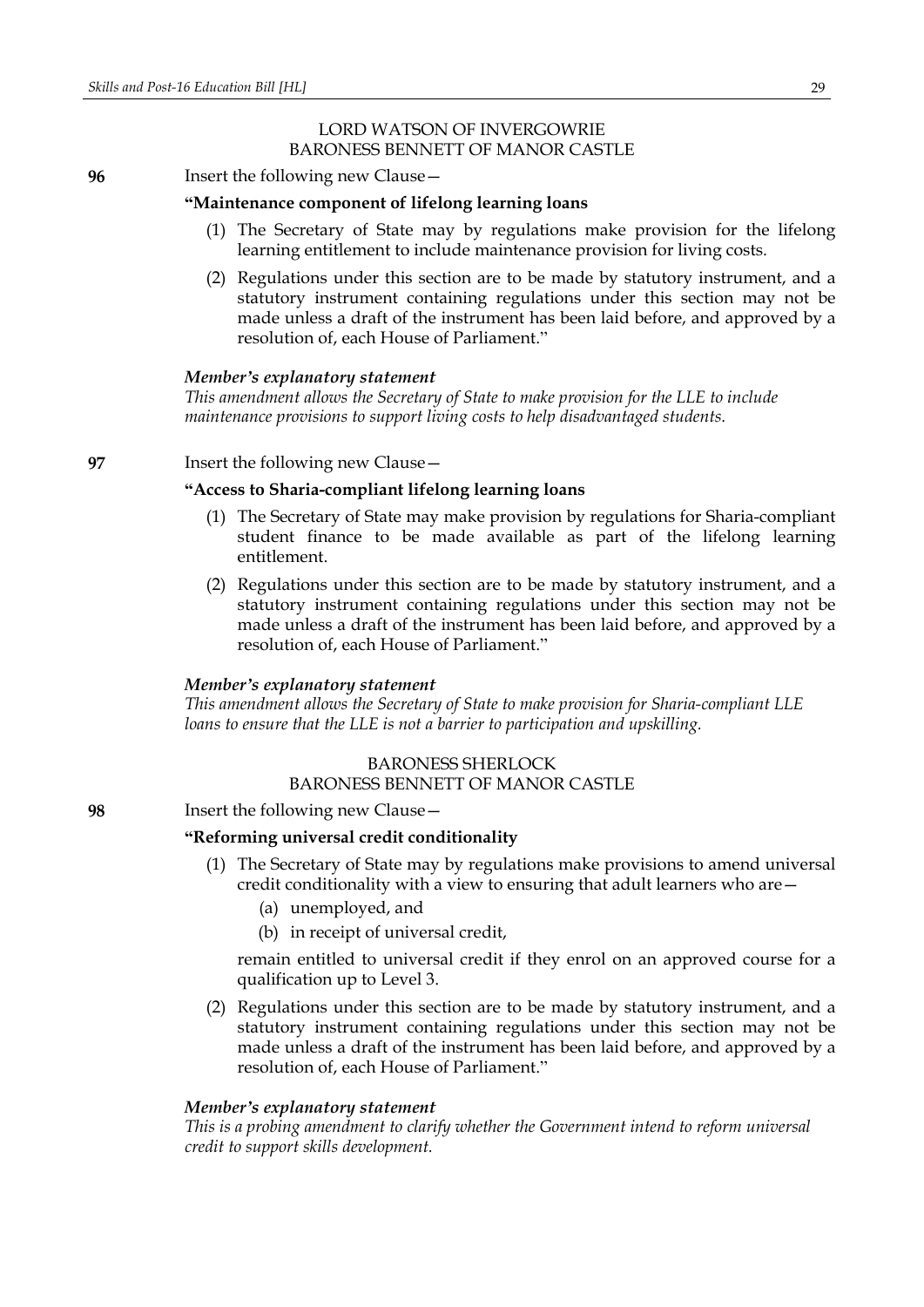### LORD ADDINGTON

**99** Insert the following new Clause—

### **"Lifelong learning: special educational needs**

When exercising functions under this Act, the Secretary of State must ensure that provision and support under the lifelong learning entitlement includes support for students with special educational needs or disabilities that is of an equivalent standard to those with similar needs in higher education."

### LORD FLIGHT

### **99A** Insert the following new Clause—

### **"Lifelong learning entitlement: student support**

The Secretary of State must amend the Education (Student Support) Regulations 2011 (S.I. 2011/1986) to ensure that those claiming the lifelong learning entitlement qualify as eligible students for support under those Regulations."

### THE LORD BISHOP OF DURHAM LORD ADDINGTON BARONESS MORRIS OF YARDLEY

### **99B** Insert the following new Clause—

### **"Local authority provision for special education needs**

- (1) The Secretary of State must by regulations require local authorities to provide support of a prescribed standard for students with special education needs studying modules of higher education courses or further education courses who are eligible for the lifelong learning entitlement.
- (2) The "prescribed standard" is to be prescribed in the regulations but must be of an equivalent standard to the support that local authorities provide to students with special education needs studying higher education full time."

### *Member's explanatory statement*

*This is a probing amendment, intended to enable the Government to indicate how provision for this cohort will be better integrated into planned provision and more equitably funded, with reference to the intended Green Paper.*

### **Clause 26**

#### BARONESS BERRIDGE

**99C** Page 31, line 12, after "15" insert "(5)"

#### *Member's explanatory statement*

*The effect of this amendment and the Minister's amendment at page 31, line 20 is that the amendments of the Higher Education and Research Act 2017 made by Clause 15 have the same extent as the provision of that Act which they amend.*

**99D** Page 31, line 20, after "15" insert "(5)"

#### *Member's explanatory statement*

*See the explanatory statement for the Minister's amendment at page 31, line 12.*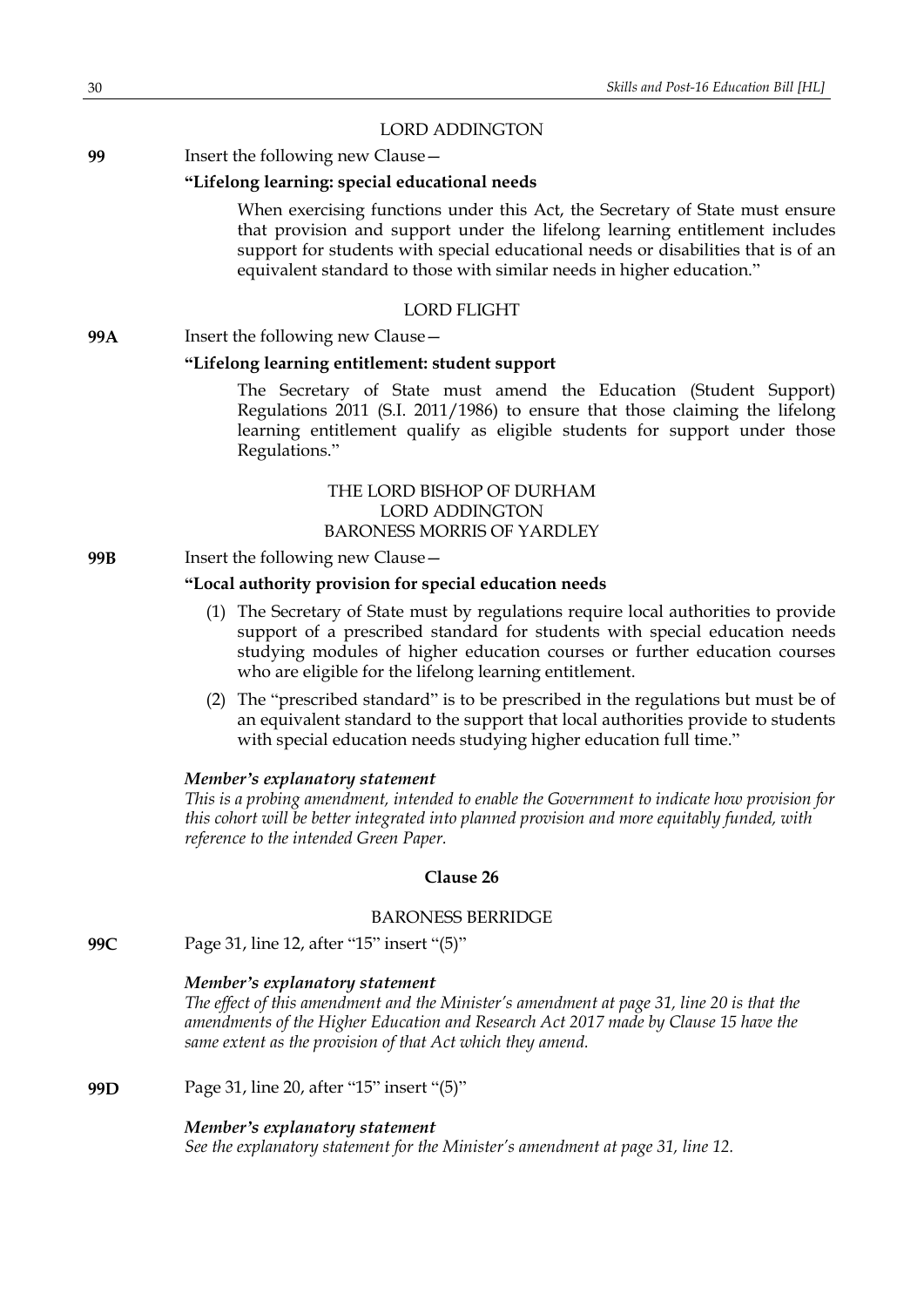### **Clause 27**

### LORD WATSON OF INVERGOWRIE

**100** Page 31, line 24, leave out "22" and insert "23"

### *Member's explanatory statement*

*This amendment would prevent Clause 22 from automatically coming into force two months after the Act is passed.*

### BARONESS BERRIDGE

**101** Page 31, line 24, leave out "25" and insert "(*Relevant date for purposes of fee limit for certain higher education courses*)"

### *Member's explanatory statement*

*This amendment provides for the new Clause (Relevant date for purposes of fee limit for certain higher education courses) to come into force 2 months after the Act is passed.*